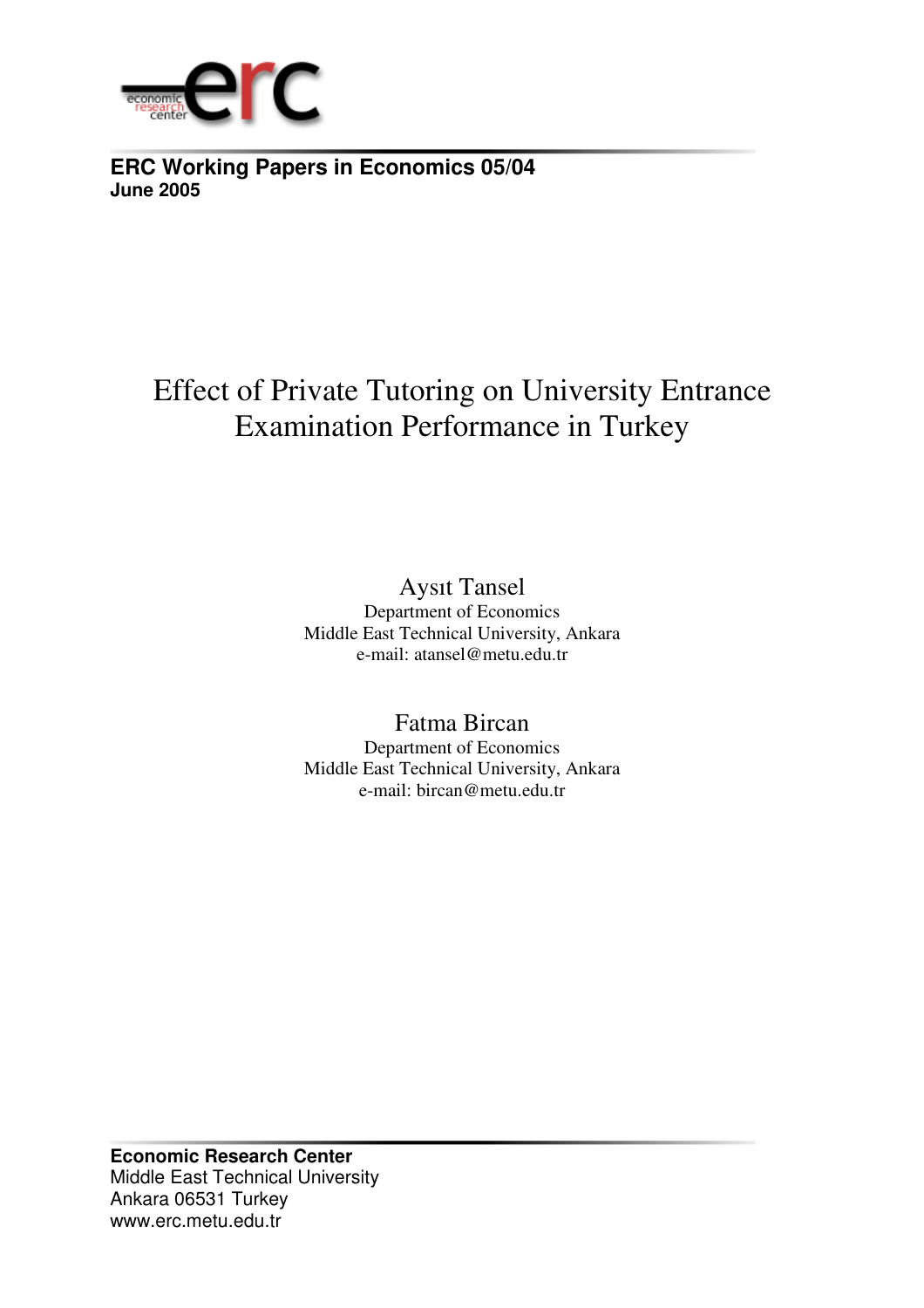# Effect of Private Tutoring on University Entrance Examination Performance in Turkey \*

By Aysıt Tansel Department of Economics Middle East Technical University, Ankara Phone: 90.312-210 2057 Fax: 90.312-210 1244 E-mail: atansel@metu.edu.tr

and

Fatma Bircan Department of Economics Middle East Technical University, Ankara Phone: 90.312-210 2056 Fax: 90.312-210 1244 E-mail: bircan@metu.edu.tr

> **April, 2004 Revised: February, 2005**

#### **Key Words: Private Tutoring, University Entrance Examination Achievement, Turkey JEL Classification: I2, J10**

**Abstract**: There is an excess demand for university education in Turkey. Highly competitive university entrance examination which rations the available places at university programs is very central to the lives of young people. In order to increase the chances of success of their children in the university entrance examination parents spend large sums of money on private tutoring (dersane) of their children. In this study, we investigate the factors that determine participation in private tutoring and the effect of private tutoring on getting placed at a university program. We further examine the impact of private tutoring on the scores of the applicants in the university entrance examination. The results indicate that controlling for other factors those students who receive private tutoring perform better in the university entrance examination.

We would like to thank the Student Selection and Placement Center (OSYM) of Turkey for allowing us to use the results of the 2002 Survey of the Applicants to the University Entrance Examination on their premises. In particular, we are grateful to Prof. Dr. Yıldız Kuzgun, the research director of the OSYM, for insightful discussions and Esra Aslan, programming assistant of the OSYM for her help in implementing this study. We also thank Ali T. Akarca for helpful comments on the manuscript. Any errors are our responsibility.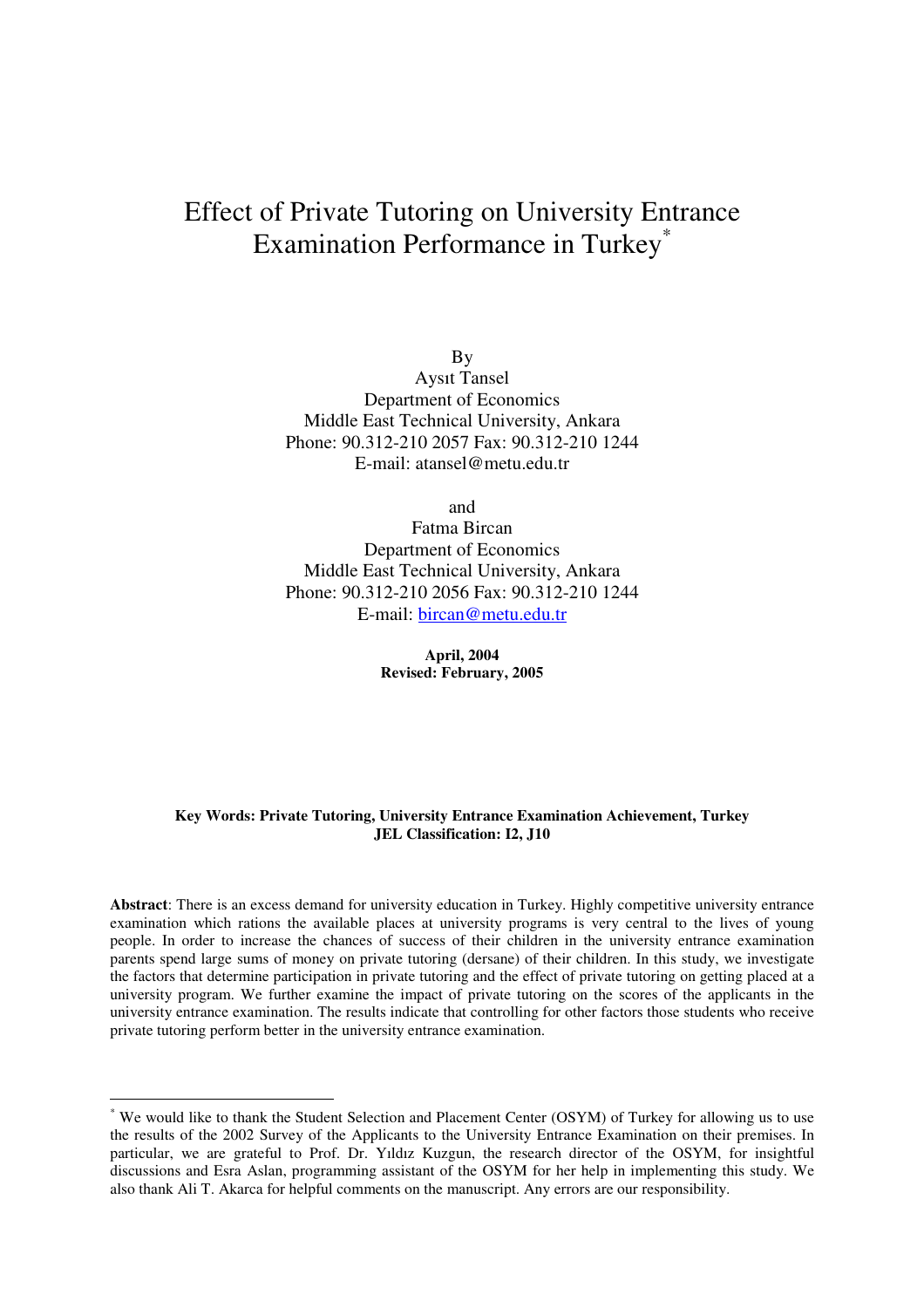#### **1. Introduction**

There is a large excess demand for university education in Turkey. There are a number of factors responsible for this outcome. At the public universities tuition fees are nominal. At the same time highest private rates of return to education are attained at the university level (Tansel, 1994, 2001, 2005). There are further advantages to acquiring a university education. For instance, university educated men serve their military duty as an officer rather than as a private soldier. A university education also provides a prestigious position in the society. In order to meet the high demand a number of new universities were established in the early 1980s and then again in the early 1990s. Further, operation of private universities was also allowed in the late 1980s. The existing system is, however, far from meeting the high demand. There is a highly competitive national university entrance examination. This examination system rations the available places at the university programs. Parents have their children receive private tutoring to increase their probability of success at the university entrance examination. The private tutoring centers are popularly called "dersane" in Turkish. Over the years the private tutoring centers became a large industry in Turkey. Tansel and Bircan (2005) survey important features of private tutoring in Turkey and find that private tutoring expenditures are a very significant item in the budgets of most households. Such university entrance examination and private tutoring are also common in Korea (Kim and Lee, 2001), in Hong-Kong (Bray and Kwok, 2003) and in Japan (Stevenson and Baker, 1993). See Bray and Kwok for a survey.

Although the studies on private tutoring or the effect of private tutoring on university entrance examination is scanty, there are a number of studies that examine the university entrance examination scores such as Psacharopoulos and Tassoulas (2002). This topic in Greece is also addressed by Papas and Psacharopoulos (1987 and 1993) where university entrance examination is reported to be a very important national event a it is in Turkey.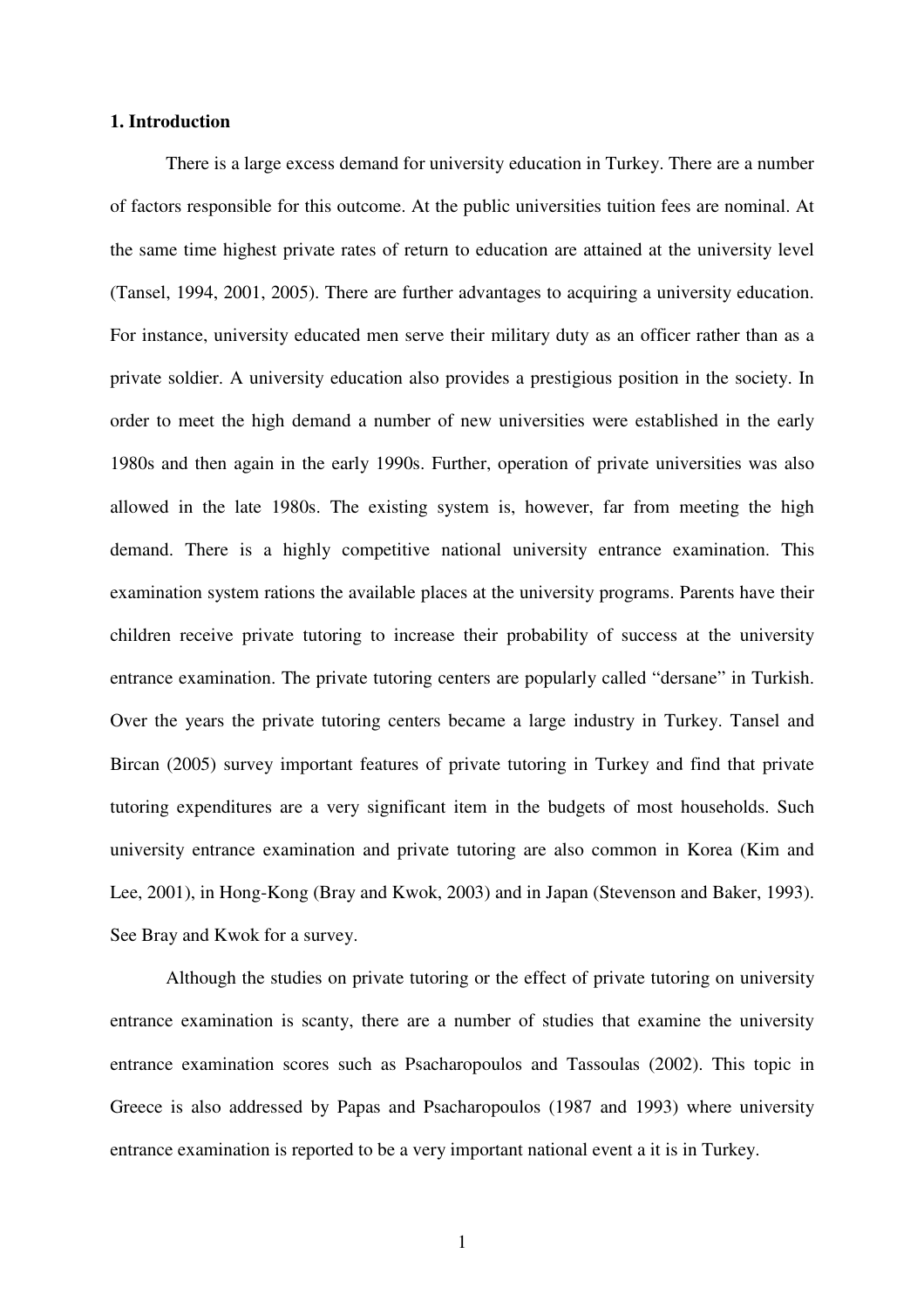In this study, we use the results of the 2002 survey of the applicants to the university entrance examination and their performance in this examination. This survey was conducted by the Student Selection and Placement Center (OSYM) of Turkey. We, first, investigate the factors that determine student participation in private tutoring with a probit equation and examine the impact of private tutoring on whether or not an applicant is placed at a university program. Next, we examine the impact of private tutoring on various test scores of the applicants in the university entrance examination. The results indicate that holding other factors constant those applicants who receive private tutoring obtain higher scores in the university entrance examination and the probability of their being placed in a university program is higher.

This paper is organized as follows. Section 2 gives information about the university entrance examination in Turkey. The data used in this study is introduced in Section 3. Section 4 explains the variables used in the regression analysis. Section 5 gives the estimation results. Conclusions appear in Section 6.

#### **2. University Entrance Examination System in Turkey**

The university entrance examination is highly competitive. All high school graduates are qualified to take this examination. The number of students taking this examination in 2003 was 1,451,811. Of those taking the examination only 21.5 percent was placed in a two or four year university program. About two thirds of those taking the examination were repeat takers while one third were fresh high school graduates sitting in the examination for the first time. The examination covers five topics; these are Mathematics, Turkish, Sciences, Social Sciences, and foreign languages.

Students in high school choose one among the five broad fields of study. These fields are sciences, Turkish-mathematics, Social Sciences, foreign languages, and arts. According to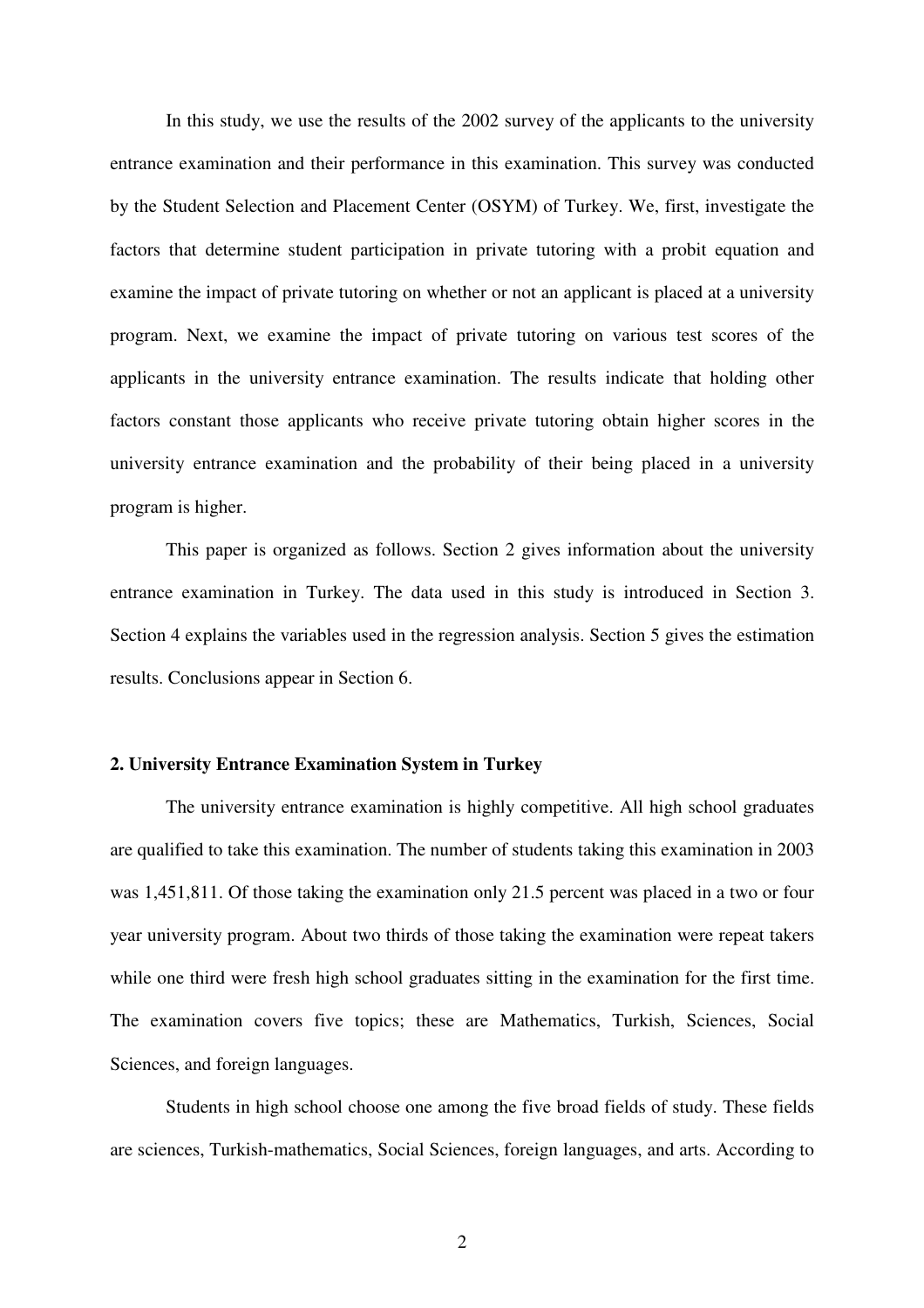their high school background in one of these fields, students declare the area they would like their examination results to be evaluated. The university departments are classified into four categories. These are quantitative-based departments, verbal-based departments, quantitative and verbal equally weighted departments, and the foreign languages departments. There is a weighting system for the scores in each of the fields preannounced by the Student Selection and Placement Center. For instance an applicant who plans to get into one of the departments in the verbal-based category has to answer questions at least from the Turkish, Social Sciences, and Mathematics sections of the examination. Those applicants who would like to get into one of the departments in the quantitative-based category has to answer questions at least from the Turkish, Sciences, and Mathematics. Applicants who would like to get into one of the departments in the Turkish-Mathematics equally weighted has to answer at least from the Turkish, Mathematics and Social Sciences tests. The weights of the scores in each test change according to the fields the applicants would like to be evaluated. The raw scores in the tests are further weighted by indices for high school performance and other factors. At the end of this elaborate system of weighting final scores are determined. Applicants are then placed at a two-year or four-year program of one of the 76 universities in the country.

### **3. The Data**

The data used in this study comes from the 2002 survey of the applicants to the university entrance examination and their examination results. This survey is conducted every ten years. There are responses of a total of about one and a half million applicants. We acquired a random sample of about 8 percent totaling 120 thousand observations. This sample covers applicants with high school backgrounds in the fields of Sciences, Turkish-Mathematics, and Social Sciences. There were random samples of 40 thousand observations from each of these backgrounds totaling to 120 thousand observations. The survey collected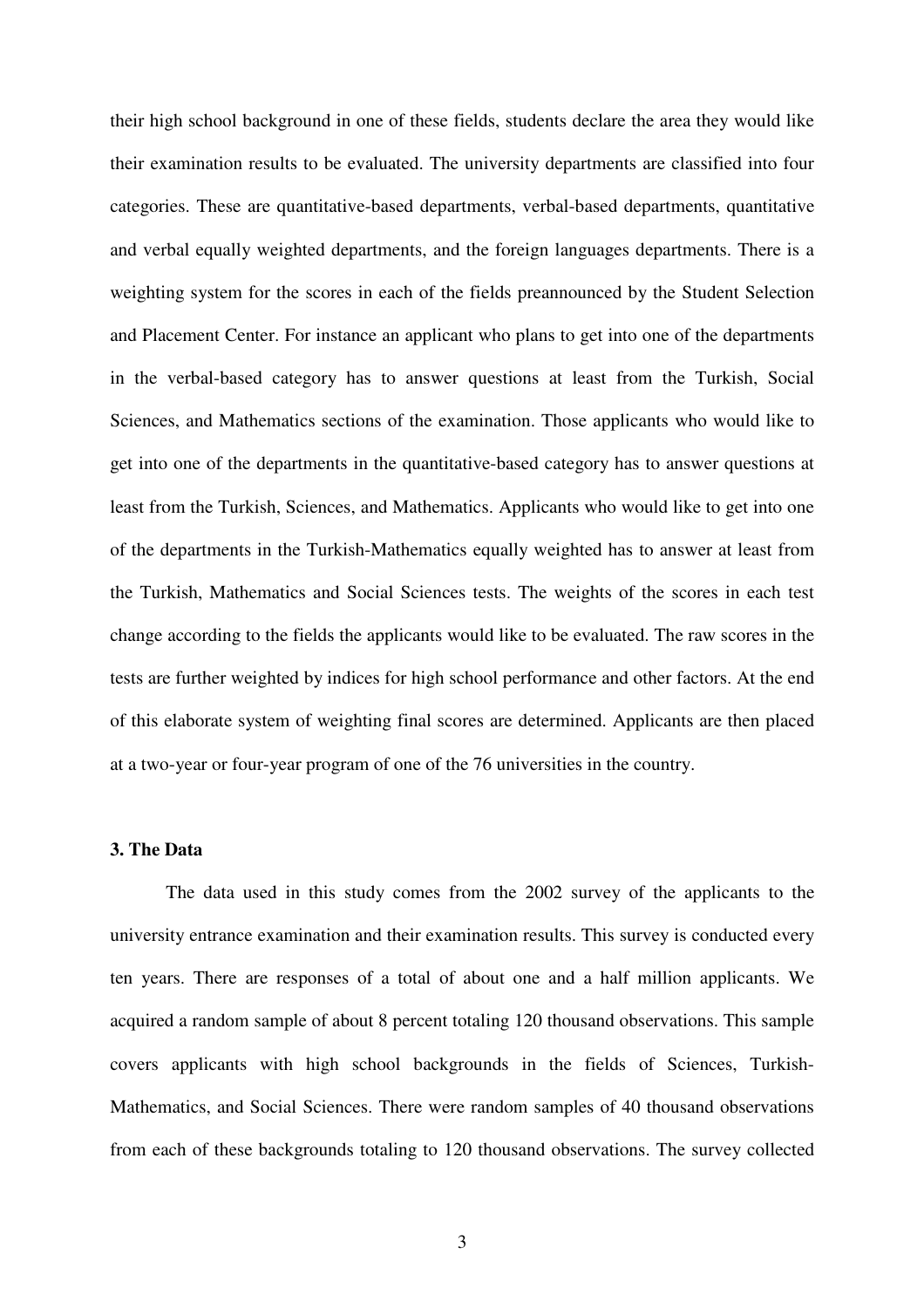information about personal characteristics such as household income, high school graduation degree and whether the applicant took private tutoring or not and if so, how many hours and during which years in high school. Further, we know the scores received by each applicant in each of the Mathematics, Sciences, and Social Sciences tests depending on their high school background. For the students with Science background we evaluated their scores in the Science, Mathematics and Turkish tests separately. For the students with Turkish-Mathematics background we evaluated their scores in the Mathematics, Turkish and Social Sciences tests separately. For the students with Social Sciences background we evaluated their scores in the Mathematics, Turkish, and Social Sciences tests separately.

Table 1 presents the percentages of students who receive private tutoring according to the education level of their mother and father. There is clear evidence that the percentages of the applicants who receive private tutoring increase significantly with the level of education of the mother from 26 percent for the category of illiterate mothers to 92 percent for the category of mothers with Ph.D. degrees. Similarly, the percentages of the applicants who receive private tutoring increase significantly with the level of education of the father from 22 percent for the lowest educational category to 84 percent for the highest educational category. Table 2 shows the relation between private tutoring and the mother's and the father's employment statuses. The percentage of those applicants who receive private tutoring is highest with 66 percent for those whose mothers are wage earners and lowest for those whose fathers are not working with 32 percent. Substantially high percentages of applicants receiving private tutoring are observed if the mother or the father is an employer.

Table 3 presents the percentages of those applicants who receive private tutoring by the income level of their households. The figures indicate that the proportion of those who receive private tutoring increase monotonically as the level of income of the household increases. The percentage of those who receive private tutoring is considerably high even at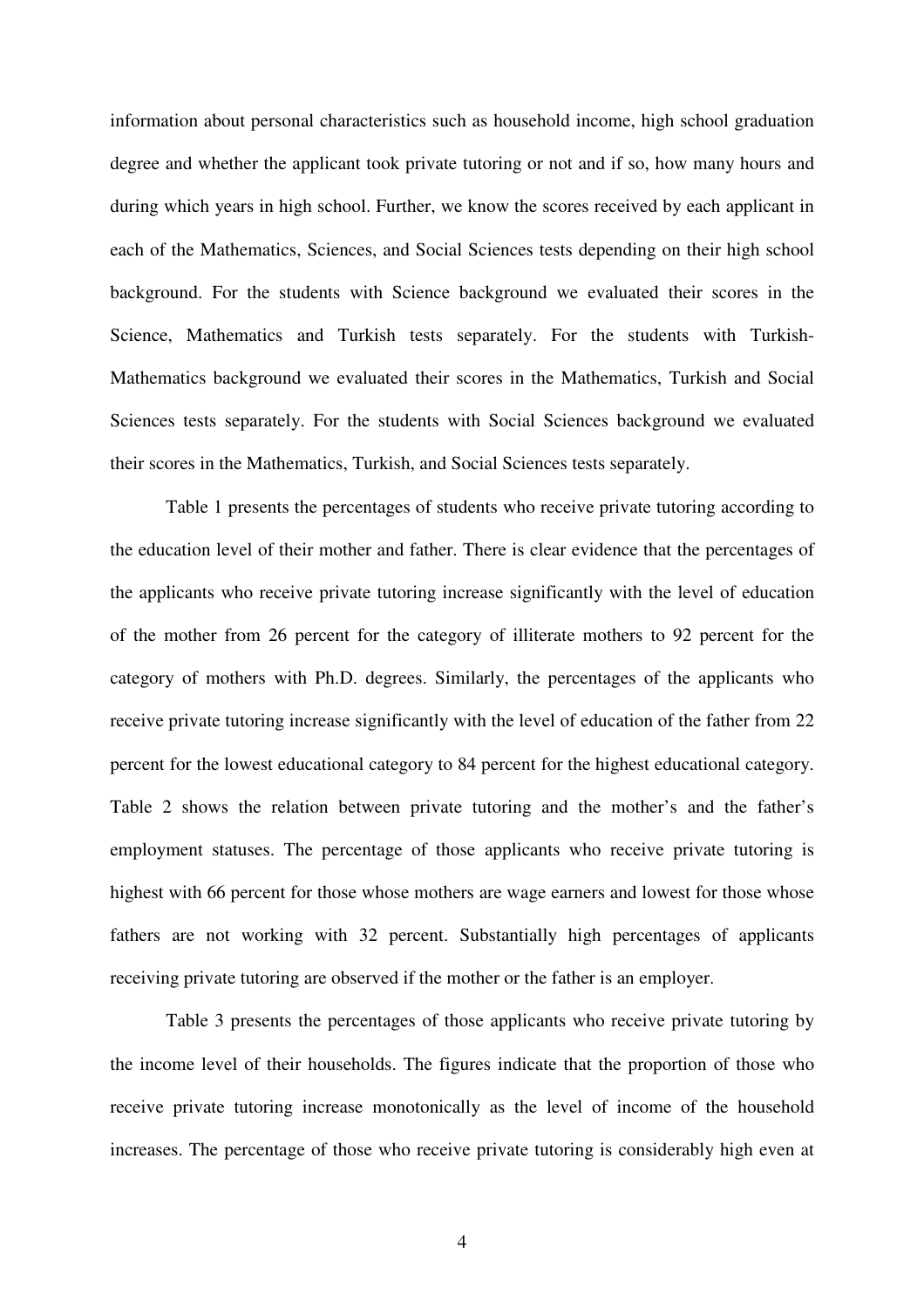the low levels of income. For instance, at the second category of income level, which corresponds to about 225 USD per month, about half of the applicants, 47 percent, received private tutoring. Table 4 presents the relation between private tutoring and the high school graduation degree of the applicant. The table indicates that among those applicants who graduated with high honors from high school about 61 percent receive private tutoring. This percentage declines, as the high school graduation degree gets lower. Thus, the higher the high school graduation degree is, the higher the percentage of those receiving private tutoring.

Table 5 presents the reasons of the applicants for receiving private tutoring while he/she is in the 9<sup>th</sup>, 10<sup>th</sup> and 11<sup>th</sup> grades of the high school. We observe that in the senior year in high school  $(11<sup>th</sup>$  grade) the percentage of those who receive private tutoring in order to prepare for the university entrance examination is highest with about 47 percent. The relation between receiving private tutoring and getting placed in a university program is observed in Table 6. Of those applicants who got placed at a university program about 55 percent received private tutoring while the remaining 45 percent did not receive private tutoring

#### **4. The Model and the Variables**

We estimated probit equations for receiving private tutoring and for getting placed in a university program. We further performed regression analysis of the scores received in various tests depending on the applicants' background. The independent variables used included the following. A dummy variable indicating that the applicant is female, the base category is male. Mother's years of education, father's years of education. Dummy variables for mother's and father's employment statuses such as wage earner, employer and selfemployed. The base category is non-worker. We also defined dummy variables if mother's and father's employment status is missing. Information on household income was collected for nine categories of income where the applicant choose one of the categories. We took the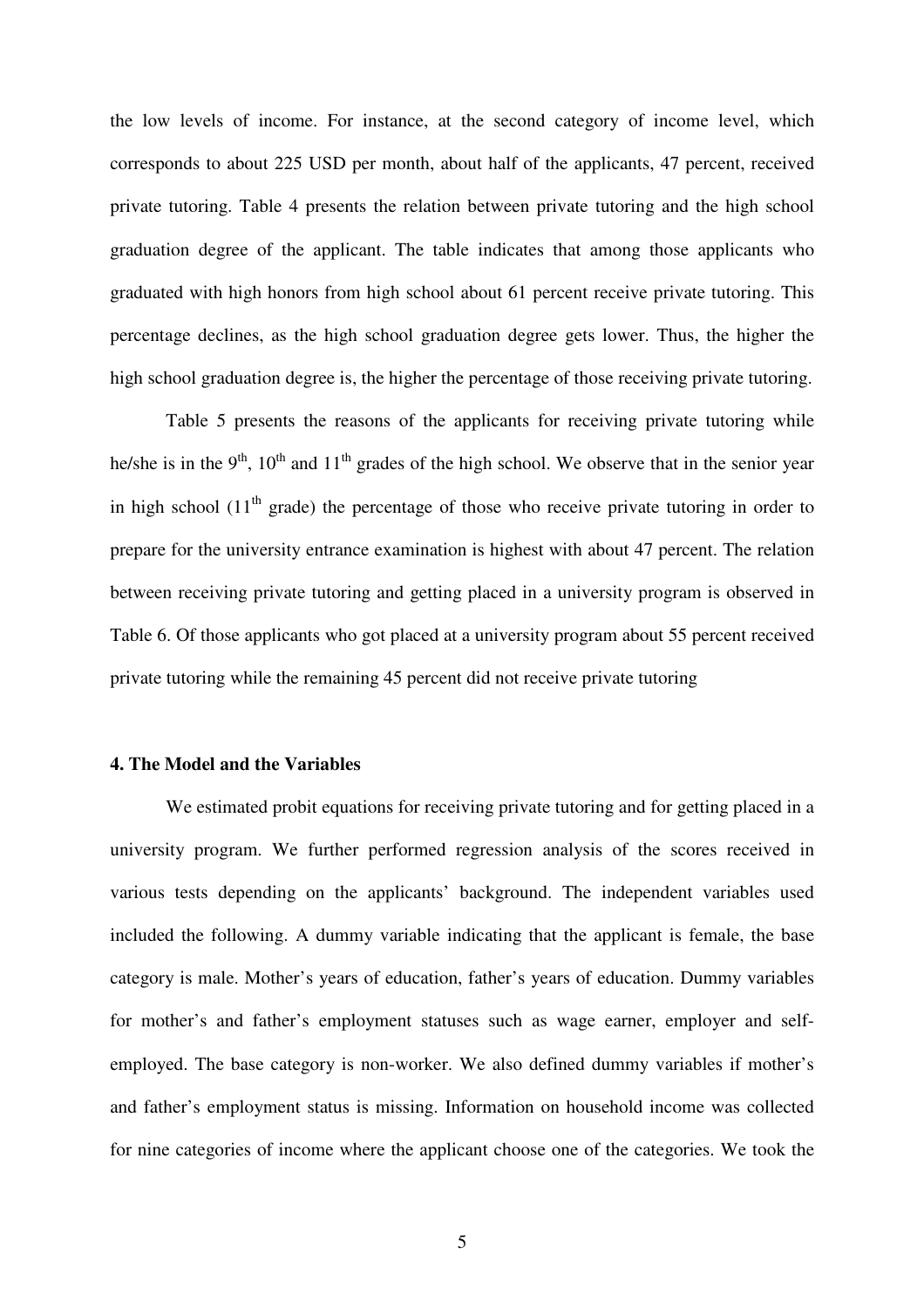mid-point of each category as the household income. The lowest two categories of income were marked by about the same percentages, and amounted to a total of 78 percent of the total observations(see Table 3). Next, we defined dummy variables for the high school graduation degree of the applicant. These were those graduated with high honors, honors and satisfactory degrees. The base category included those with only a passing grade. The next dummy variable titled as missing indicated those students who are either senior high school students or those who did not reply. The next category indicates the "number of times" the applicant is taking the examination. "Attending University" is a dummy variable, which indicates whether the applicant is already a student in a tertiary education program. "University Graduate" is a dummy variable indicating if the applicant has already graduated from a university. "Internet Access" is a dummy variable indicating if the applicant has access to internet either at home, at school, at the private tutoring center or at the internet café. Population is the population of the location where the applicant spent most of his/her high school years. Finally, "Private tutoring" is a dummy variable indicating whether the applicant ever received private tutoring in Mathematics, Turkish, Sciences or Social Sciences during his/her last year in high school.

### **5. Estimation Results**

### **5.1. Estimates for Receiving Private Tutoring**

The first part of the Table 7 gives the coefficients and the associated marginal effects for the probit estimation of receiving private tutoring. The dependent variable takes the value of one if the applicant received private tutoring during his/her last year in high school and zero otherwise. Receiving private tutoring could be in any one of the fields such as mathematics, sciences, social sciences, Turkish and foreign languages. The amount of the private tutoring received could be less than 100 hours, 100-200 hours or more than 200 hours. The probit estimation considers the effects of various factors on the probability of receiving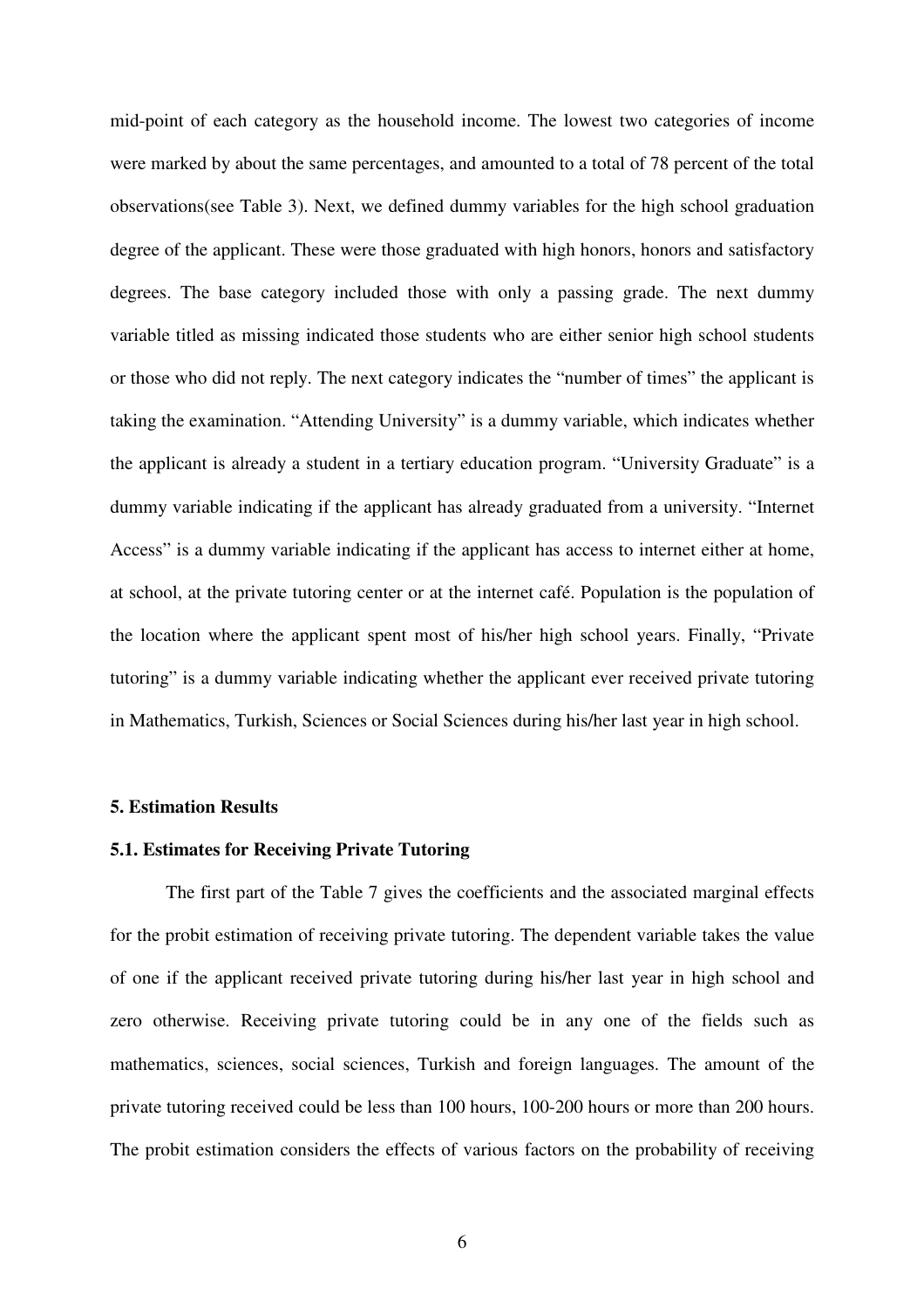private tutoring. We now examine these factors in turn. First of all, we note that females are statistically significantly less likely to attend private tutoring than males. One year increase in the education of the mother and the father both significantly increase the probability of an applicant receiving private tutoring by about 2 and 1.5 percent respectively. Mother being wage earner increases the probability of receiving private tutoring while mother being selfemployed reduces it compared to a non-working mother. Mother being employer is not statistically significant. Father being wage earner, employer or self-employed all significantly increase the probability of receiving private tutoring compared to a non-working father. Household monthly income increases the probability of receiving private tutoring. One percent increase in income increases the probability of receiving private tutoring by about six percent. Graduating from high school with high honors, honors or satisfactory degrees increase the probability of receiving private tutoring by about 26, 17 and 9 percents respectively as compared to just passing. This confirms the conjecture that students with higher motivation are more likely to receive private tutoring. The higher the number of times the applicant is taking the examination; the less likely he/she is to receive private tutoring. Those applicants who are already enrolled in a university program are more likely to take private tutoring than those who are not associated with a university program. Being graduate of a university does not significantly affect the probability of receiving private tutoring. If the applicant has an internet access, this increases the probability of receiving private tutoring. One percent increase in the population increases the probability of receiving private tutoring by about 2 percent.

## **5.2. Estimates for Getting Placed in a University Program**

The second part of the Table 7 shows the coefficients and the associated marginal effects for the probit estimation of getting placed in a university program. The dependent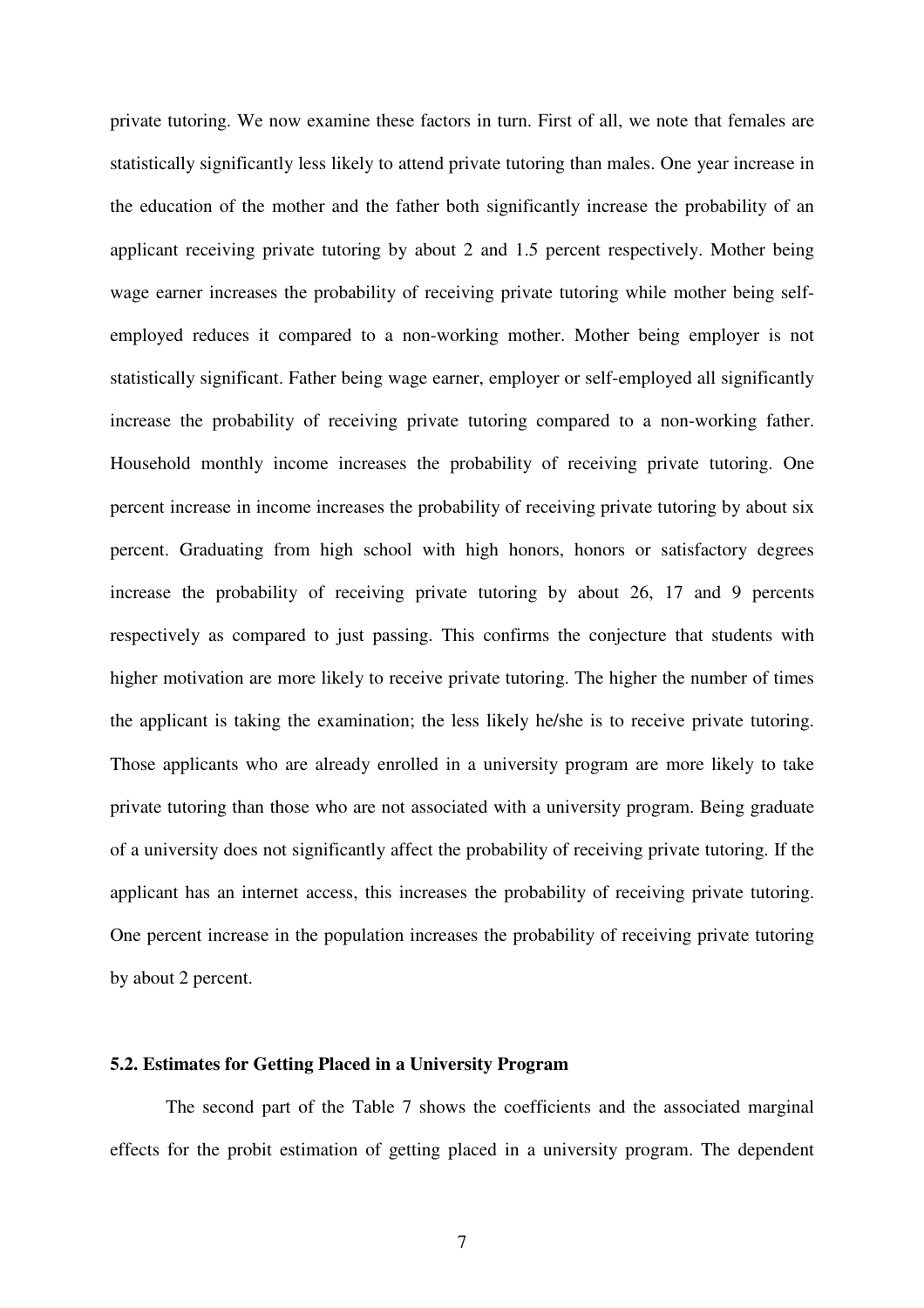variable takes the value of one if the applicant is placed at a university program and zero otherwise. Getting placed at a university program can be at any one of the fields and two or four year programs but does not include those who are placed at the Open University programs(distance education programs). As explained in Section 2 on the university entrance examination system in Turkey, getting placed in a university program depends not only on the scores in various tests but also on an elaborate system of weighting which includes high school graduation degree. The probit estimation considers the effects of various factors on the probability of getting placed at a university program.

The parents' years of schooling significantly increase the probability of getting placed in a university program. One year increase in each of mother's and father's years of schooling increases the probability of getting placed by about 0.5 and 0.2 percents respectively. We note that the effect of mother's education is higher than the effect of the father's education. Various categories of mother's employment status were not statistically significant except mother being self-employed which reduced the probability of getting placed in a university program. Similarly various categories of father's employment statuses were mostly statistically insignificant. Household monthly income was statistically significant and one percent increase in the household monthly income increased the probability of getting placed in a university program by about one percent. Graduating from high school with high honors, honors or satisfactory degrees increase the probability of getting placed in a university program by about 14, 11 and 4 percents respectively as compared to just passing. The number of times the university examination is being taken increases the chances of getting placed in a program. Those applicants who are already enrolled or graduated from a university have lower probabilities of getting placed in a university program again. Internet access and the population of the location where the applicant spent most of his/her high school years both increase the probability of getting placed in a program. Finally attending private tutoring has a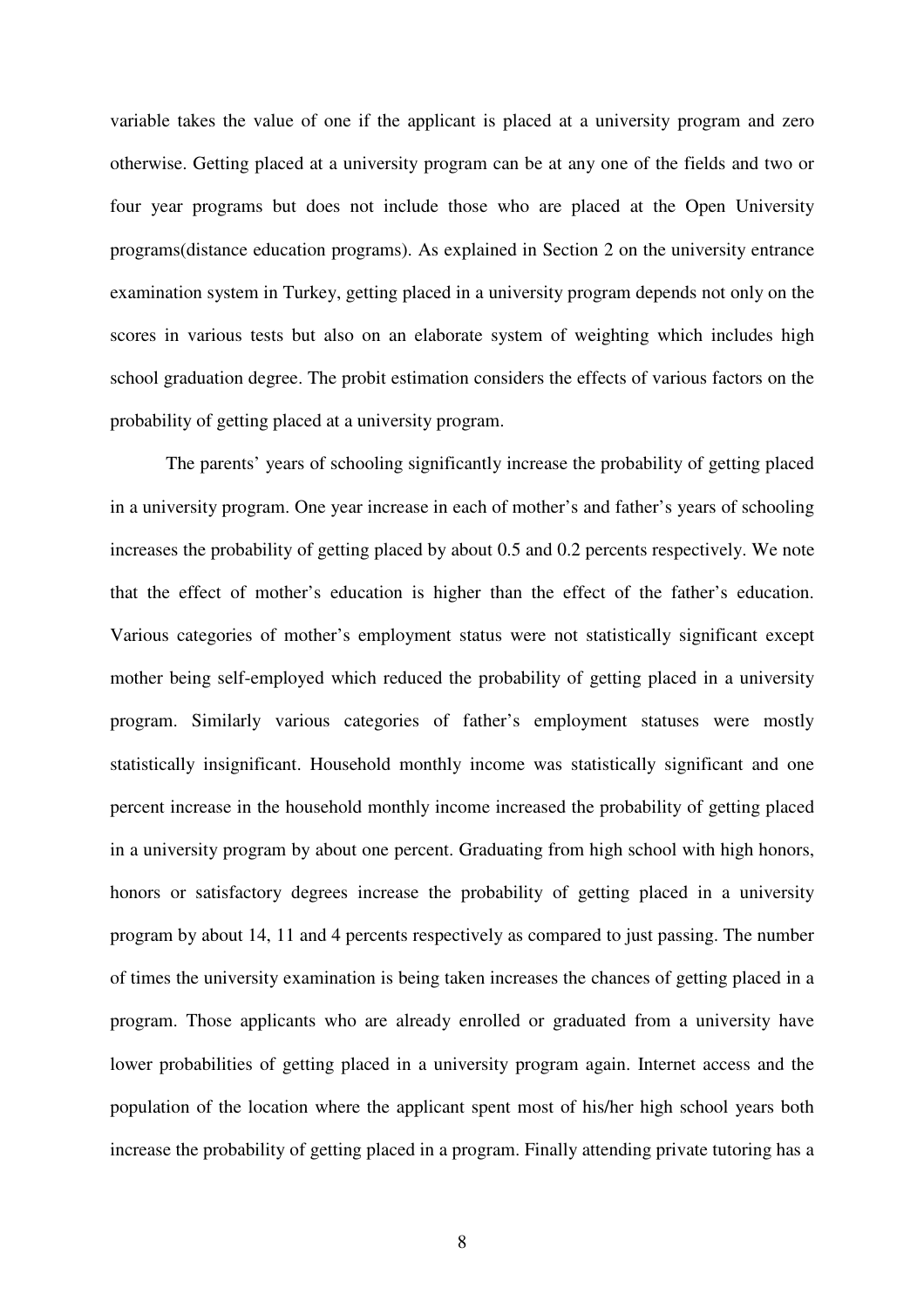statistically significant influence on the probability of getting placed in a university program. Receiving private tutoring increases the probability of getting placed in a university program by about 9 percent. These results indicate that graduating from high school with high honors or honors contribute most to the probability of getting placed at a university program. The next factor, which contributes most, is receiving private tutoring.

#### **5.3. Estimates for Test Scores**

Tables 8, 9 and 10 show the OLS estimation results of the scores in various tests, for the applicants with Science background, Turkish-Mathematics background and Social Sciences background respectively. First in Table 8 (students with Sciences background) we observe that females obtain statistically significantly lower scores in Mathematics and Sciences but significantly higher scores in Turkish as compared to males. Next, we observe that level of education of the parents and the various employment statuses of the parents (the base category is non-working parents) do not have any statistically significant influence on the test scores. One unexpected result is related to the effect of household income. It appears that higher levels of household income are associated with lower scores in the Mathematics and Sciences tests. Scores in Turkish test are not statistically significantly related to the household income. The effects of the various high school graduation degrees (the base category is those with passing grades) are statistically significant in the Mathematics and Sciences but not in the Turkish score. The signs are unexpectedly negative in the Mathematics and Sciences scores. The number of times the applicant is taking the examination is significantly negatively related to all of the Mathematics, Sciences and Turkish scores. Those applicants who are already attending a university program or graduated from a university perform significantly worse in all of the tests compared to the applicants who are not attending or a graduate of a university. Internet access does not statistically significantly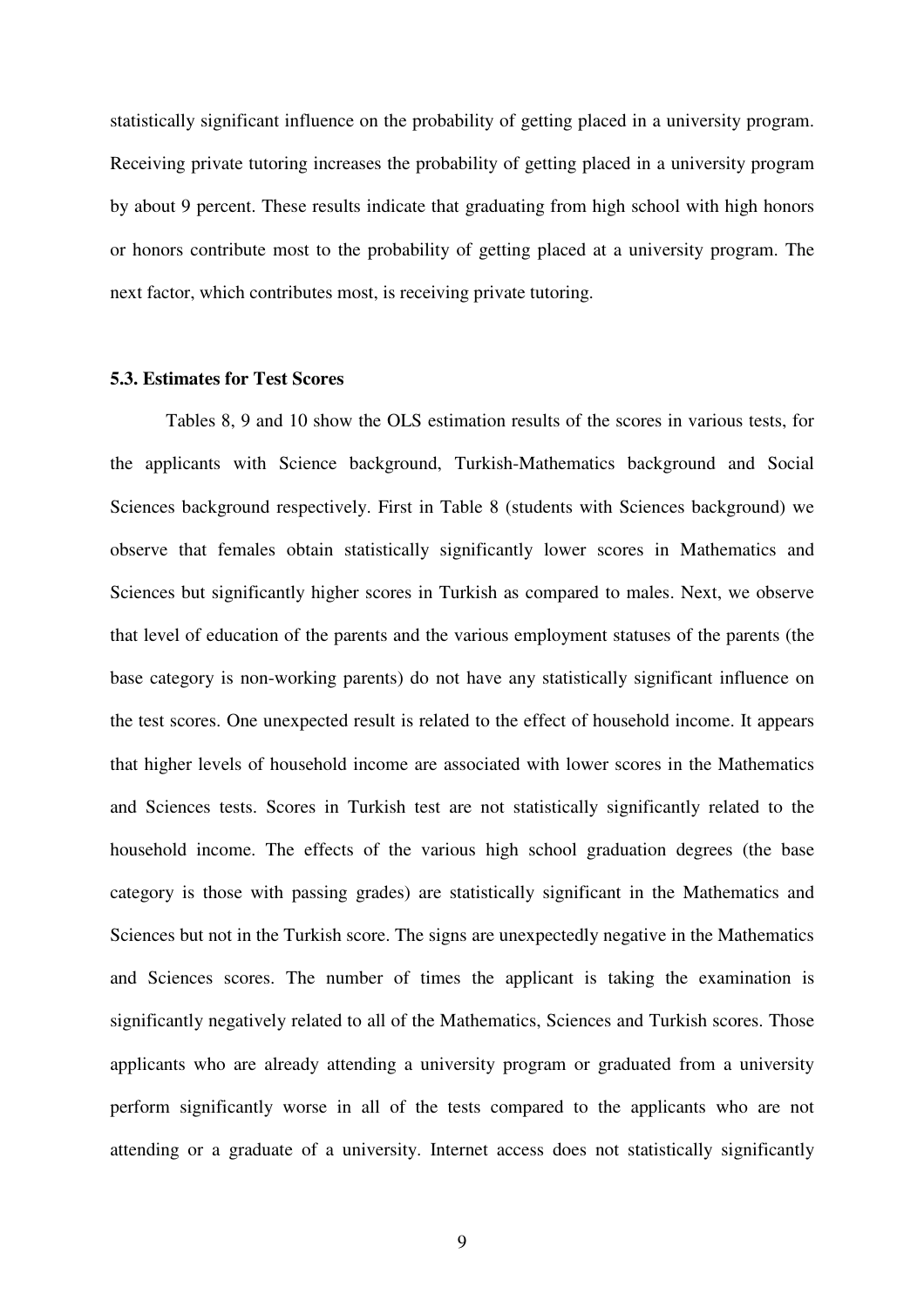influence the examination scores in Mathematics, Sciences and Turkish. Ln (population) is natural logarithm of the population of the location where the applicant has spent most of his/her high school years. The coefficient estimates on this variable are all positive but statistically significant only for the Mathematics and Sciences scores but not for the Turkish scores. The dummy variable that indicates whether the applicant has had any private tutoring during his/her last year in high school is statistically significant and contributes positively to the Mathematics and Sciences scores but it is not statistically significant for the Turkish scores.

Table 9 shows the regression results of the scores in various tests of those students with Turkish-Mathematics background. The salient feature of the results in this table is as follows. Female applicants have statistically significantly lower scores in Mathematics and Social Sciences but statistically significantly higher scores in Turkish as compared to the male applicants. Mother's years of education and father's years of education are both statistically significant and positively contribute to the scores in all of the tests. The results for the employment statuses of the parents are mixed with regards to their sign and significance. The effects of household monthly income are statistically significant and negative in all tests. Applicants who graduated with high honors, honors or satisfactory grades have statistically significantly higher scores than those who only had a passing grade in all of the tests. Applicants who are taking the examination more than once are able to significantly increase their scores in all of the tests. Applicants who are already attending a university program or graduate of a university have significantly lower scores in all of the tests than those applicants who are not attending or graduate of a university. Internet access is statistically significant and increases the scores in all tests. As the population of the location where the applicant spent most of his/her high school years increases, the scores increase in all of the tests. Finally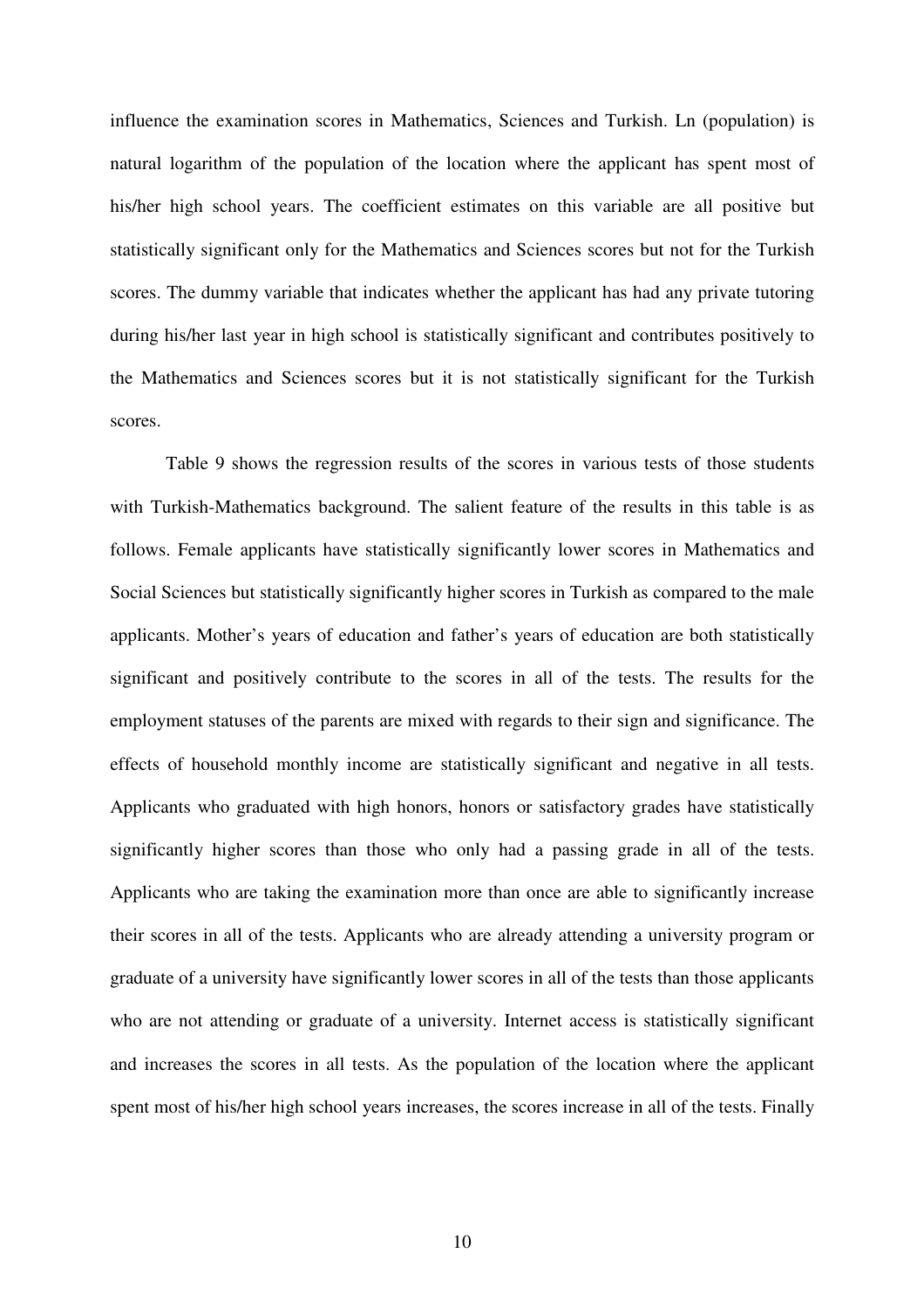receiving private tutoring during the last year in high school is highly statistically significant and increases the scores in all tests.

Table 10 gives the OLS estimation results of the scores in various tests of the students with Social-Sciences background. Again we observe that females have statistically significantly lower scores in Mathematics and Social Sciences but higher scores in Turkish than males. Mother's years of education is statistically significant and positive only for the scores in Turkish but not for Mathematics and Social Sciences. Father's years of education is statistically significant in all cases and contribute positively to the test scores. Mother's employment status coefficients are mostly insignificant except for the mother self-employed category. Applicants whose mothers are self-employed have significantly lower scores in all tests than those whose mothers are non-working. Father being wage earner and self-employed significantly increase the test scores while father being employer lowers the test scores as compared to father non-working. The effects of monthly income are statistically significant and negative in all cases. Applicants who graduated with high honors, honors or satisfactory grades have significantly higher scores than those who had only a passing grade in all tests. The number of times the examination is taken significantly increases all of the test scores. Those applicants who are attending a university program or graduated from a university have significantly lower scores in all tests than those who are not associated with or graduated from a university. Internet access increases the scores in mathematics but not in other tests. As the population of the location where the applicant spent most of his/her high school years increases, all test scores increase. Finally, receiving private tutoring during the last year in high school is highly significant and increases the scores in all tests.

In this section we found that father's educational level affect the test scores of the students with Social Sciences background and Turkish-Mathematics background positively and significantly. Tansel(2002) found that parental education levels are an important factor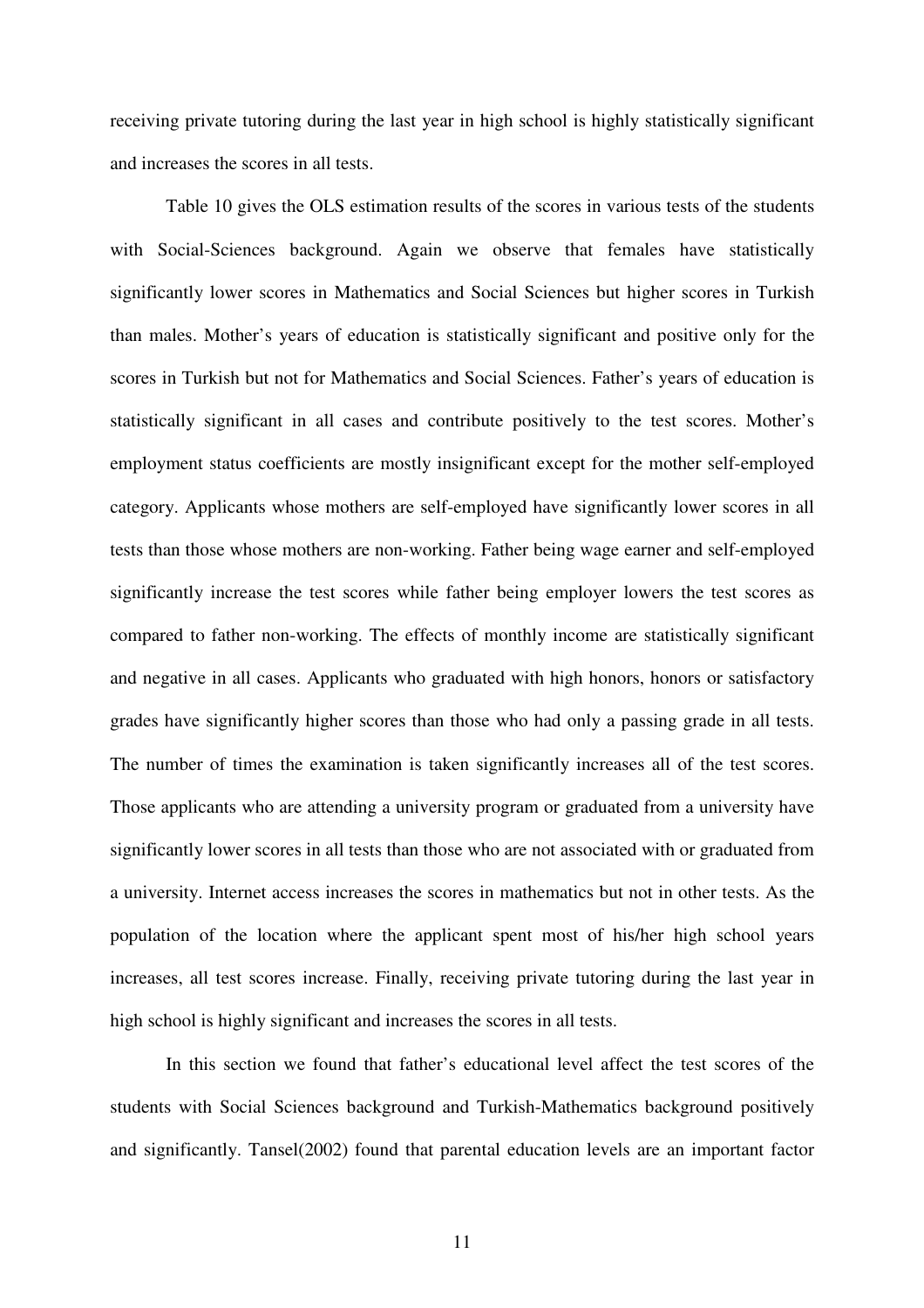determining primary and secondary school attainment in Turkey. The effect of family background on the college entry of the Blacks in the US is examined by Kane (1994) who found that parental family background is the most significant factor in this regard. Importance of family background in college entry is also documented by Fuller, Manski, and Wise (1982), Cameron and Heckman (1998, 2001) and Black and Sufi (2002). Black and Sufi find important differences in the college entry behavior between blacks and whites across the socio-economic spectrum.

In this section we found a consistently negative and significant impact of family income on the university entrance examination scores. Psacharopoulos and Tassoulas (2002) also find negative effect of per capita income on the university entrance examination. They explained this by the possibility that children from low-income families may be more motivated to succeed. Black and Sufi (2002:10) also find that family income has a negative impact on college enrollment. They explain this as follows. High-income, less-educated parents and low-income, well-educated parents both may suggest to their children that there is no need for education.

# **6. Conclusions**

Highly competitive university entrance examination presents a significant turning point in the lives of the young people in Turkey. Receiving private tutoring in order to prepare for this examination is a widespread practice. Private tutoring is a large industry. In this study, we examine the factors that influence an applicant receiving private tutoring and the impact of private tutoring on whether or not the applicant is placed in a university program. We further investigate the impact of private tutoring on the applicants' various test scores in the university entrance examination. We use the results of the 2002 survey of the applicants to the university entrance examination.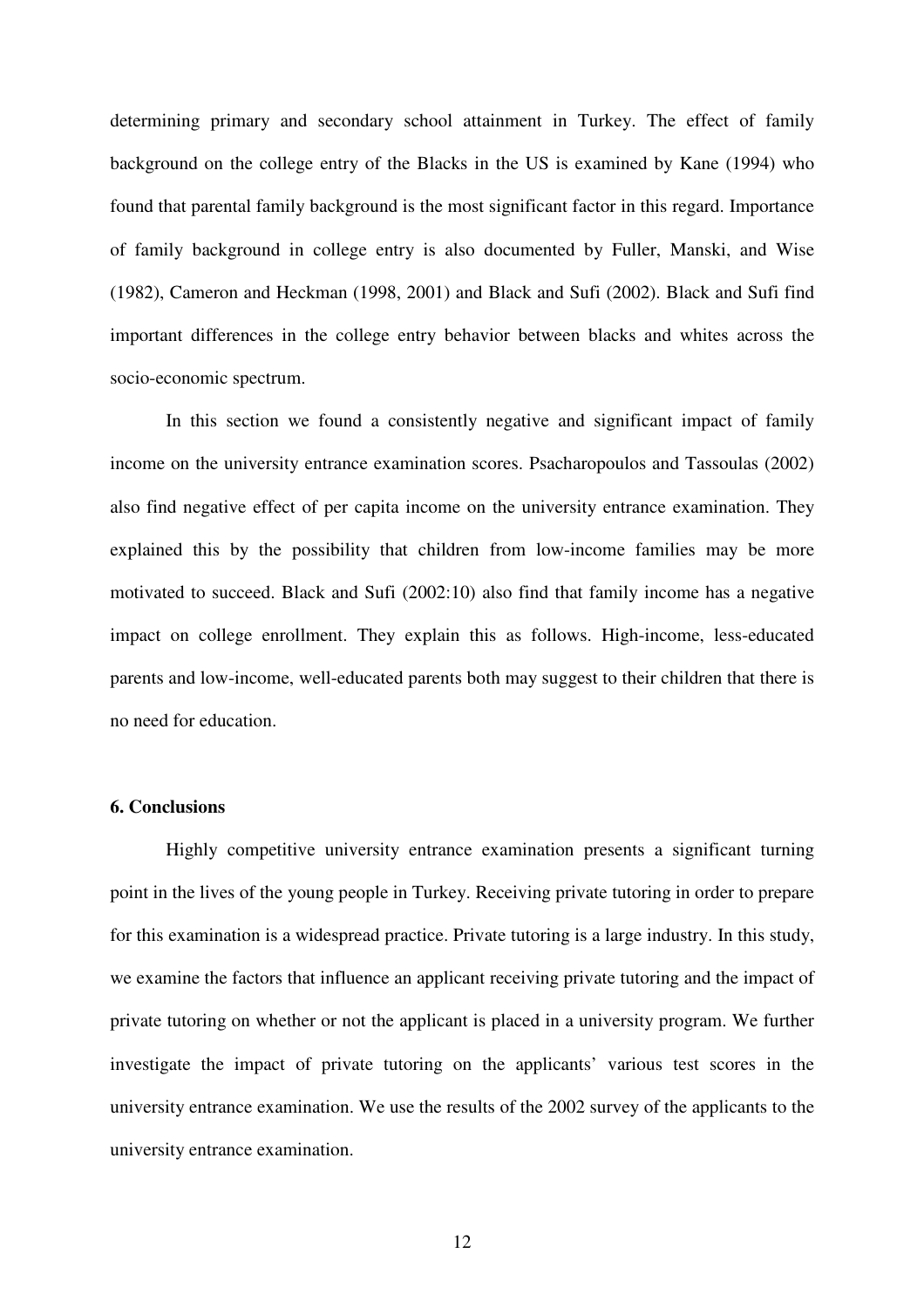The findings in this study indicate that parental education levels and household income significantly increase the probability of an applicant receiving private tutoring. This is analogous to the results found in Tansel(2002) where parental education levels and household income are found as the most important factors determining school attendence in Turkey. Graduating from high school with high achievements increases the probability of receiving private tutoring confirming the conjecture that those students with higher motivation are more likely to attend private tutoring. This result is also found by Kim and Lee (2001) with the Korean data. Female applicants are found to be less likely to attend private tutoring than males. This is contrary to the result found in Korea by Kim and Lee. The probability of attending private tutoring increases significantly with the population of the location where the applicant spent most of his/her high school years.

When probability of getting placed in a university program is examined, attending private tutoring is found to contribute second most after high school graduation degree with high honors and honors. Finally, effect of private tutoring is examined on test scores in Mathematics, Sciences, Turkish and Social Sciences for students with backgrounds in Sciences, Turkish-Mathematics and Social Sciences. In all cases, receiving private tutoring during the last year in high school increased the test scores significantly except in the Turkish test for the students with Sciences background. Further, results indicate that females attained statistically significantly lower scores in Mathematics, Sciences and Social Sciences tests but higher scores in the Turkish tests. Years of education of the parents were statistically significant in most samples and increased the test scores. Household income was unexpectedly negative as it was found in other studies. Applicants who graduated with high honors, honors and satisfactory grades had significantly higher scores in most tests.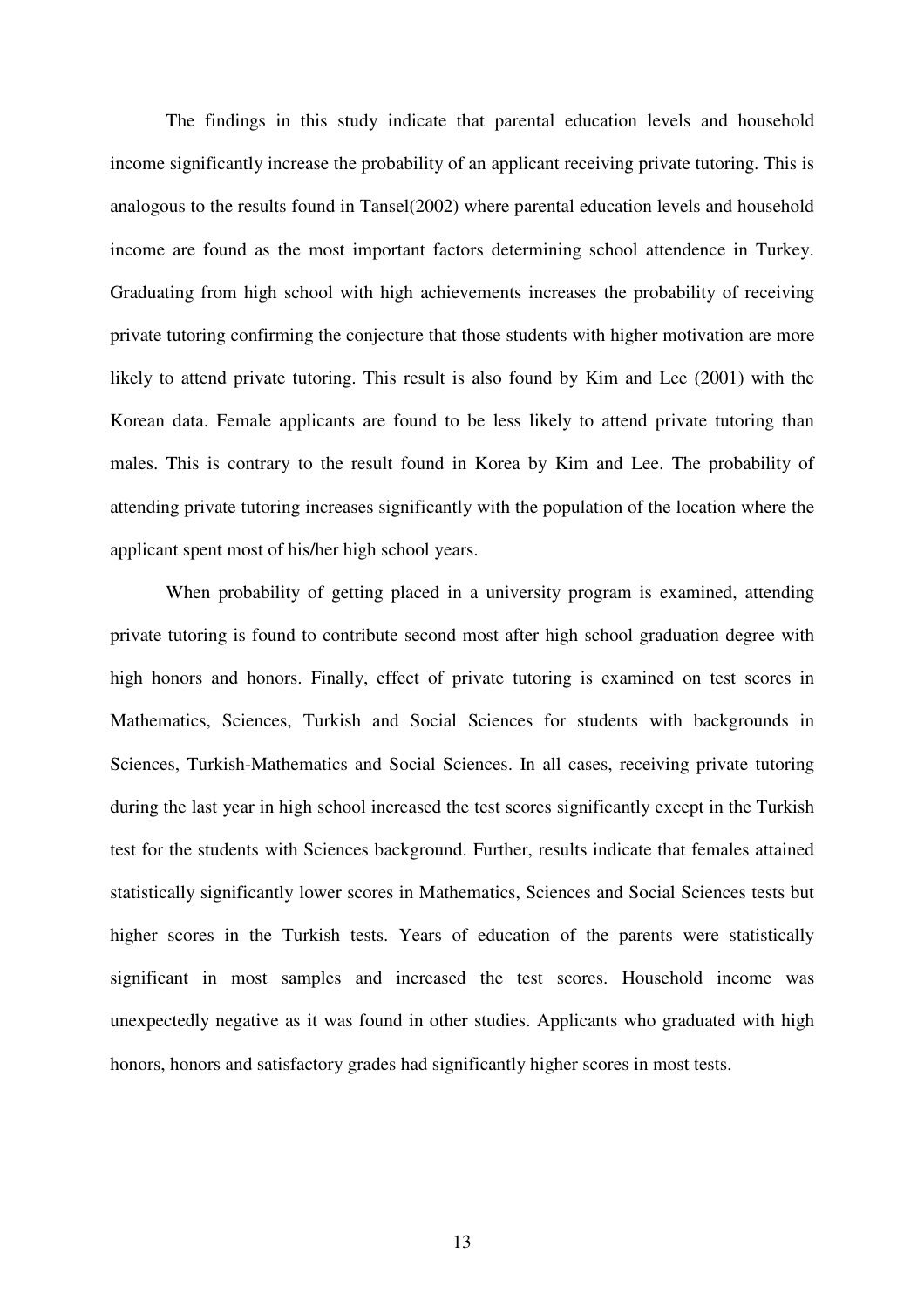Overall findings indicate that attending private tutoring significantly increases the test scores in the university entrance examination and the probability of getting placed in a tertiary education program.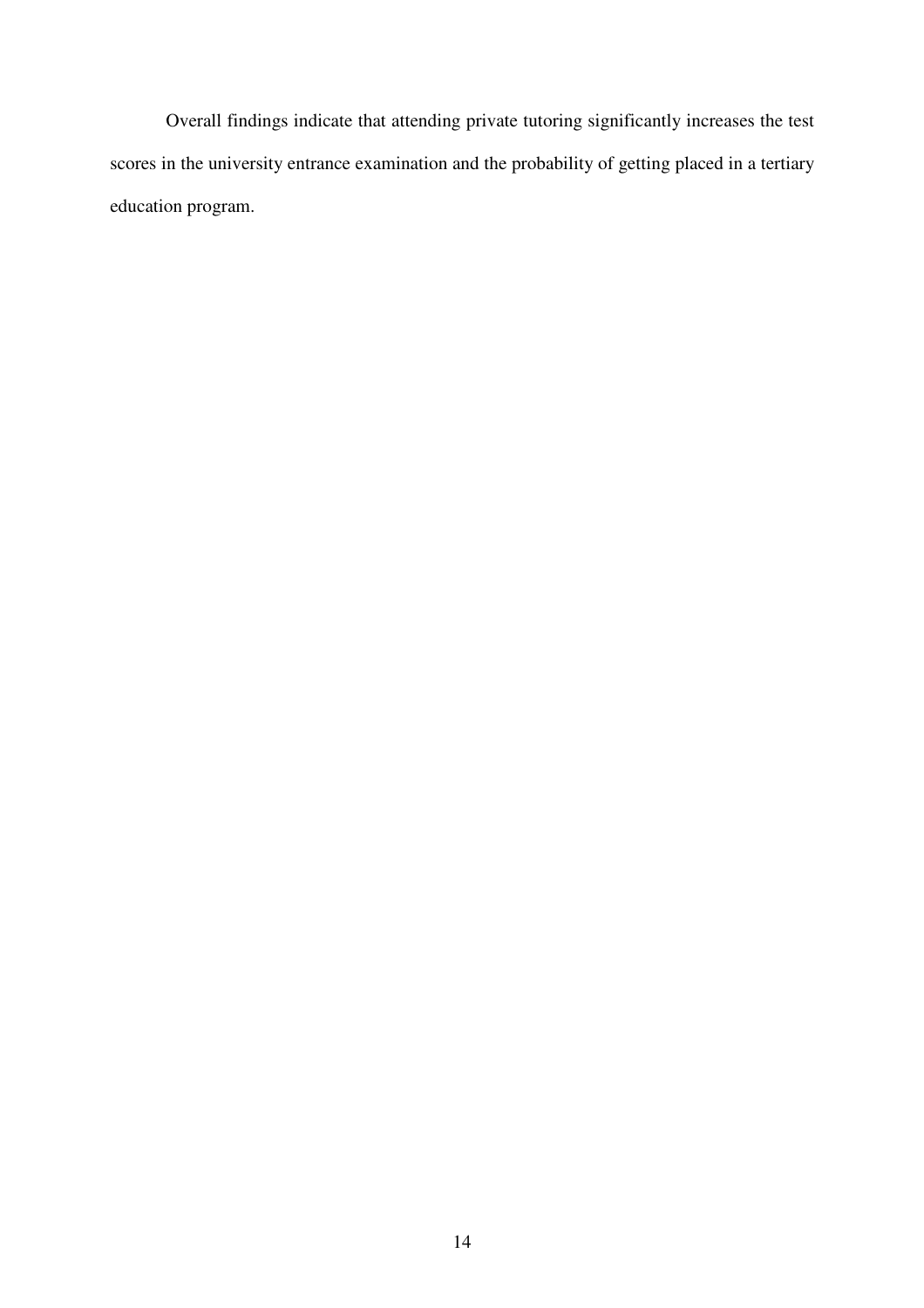#### **References:**

- Black, E.S. and A., Sufi (2002). Who Goes to College? Differential Enrollment by Race and Family Background. National Bureau of Economic Research Working Paper: 9310. Cambridge, MA.
- Bray. M. and P. Kwok (2003). "Demand for Private Supplementary Tutoring: Conceptual Considerations and Socio-Economic Patterns in Hong Kong." *Economics of Education Review* 22: 611-620.
- Cameron, S. V. and J. J. Heckman (2001). "The Dynamics of Educational Attainment for Black, Hispanic and White Males." *Journal of Political Economy*. 109(3): 455-499.
- Cameron, S. V. and J. J. Heckman (1998). "A Life Cycle Schooling and Dynamic Selection Bias: Models and Evidence for Five Cohorts of American Males." *Journal of Political Economy*. 106(2): 262-333.
- Fuller, W.C., C.F. Manski and D.A. Wise (1982). "New Evidence on the Economic Determinants of Post Secondary Schooling Choices." *Journal of Human Resources*. 17(4): 477-498.
- Kane, T.J. (1994). "College Entry by Blacks since 1970: The Role of College Costs, Family Background and the Returns to Education." *Journal of Political Economy*. 102(5): 878-911.
- Kim. S. and Ju-Ho Lee. (2001). "Demand for Education and Developmental State: Private Tutoring in South Korea." Social Science Research Network Electronic Paper Collection: http//papers.ssrn.com/paper.taf?abstract\_id=268284, January 15, 2004.
- Kostakis, A. (1987). "Differences Among School Outputs and Educational Production Functions." *Sociology of Education*. 60(4): 232-241.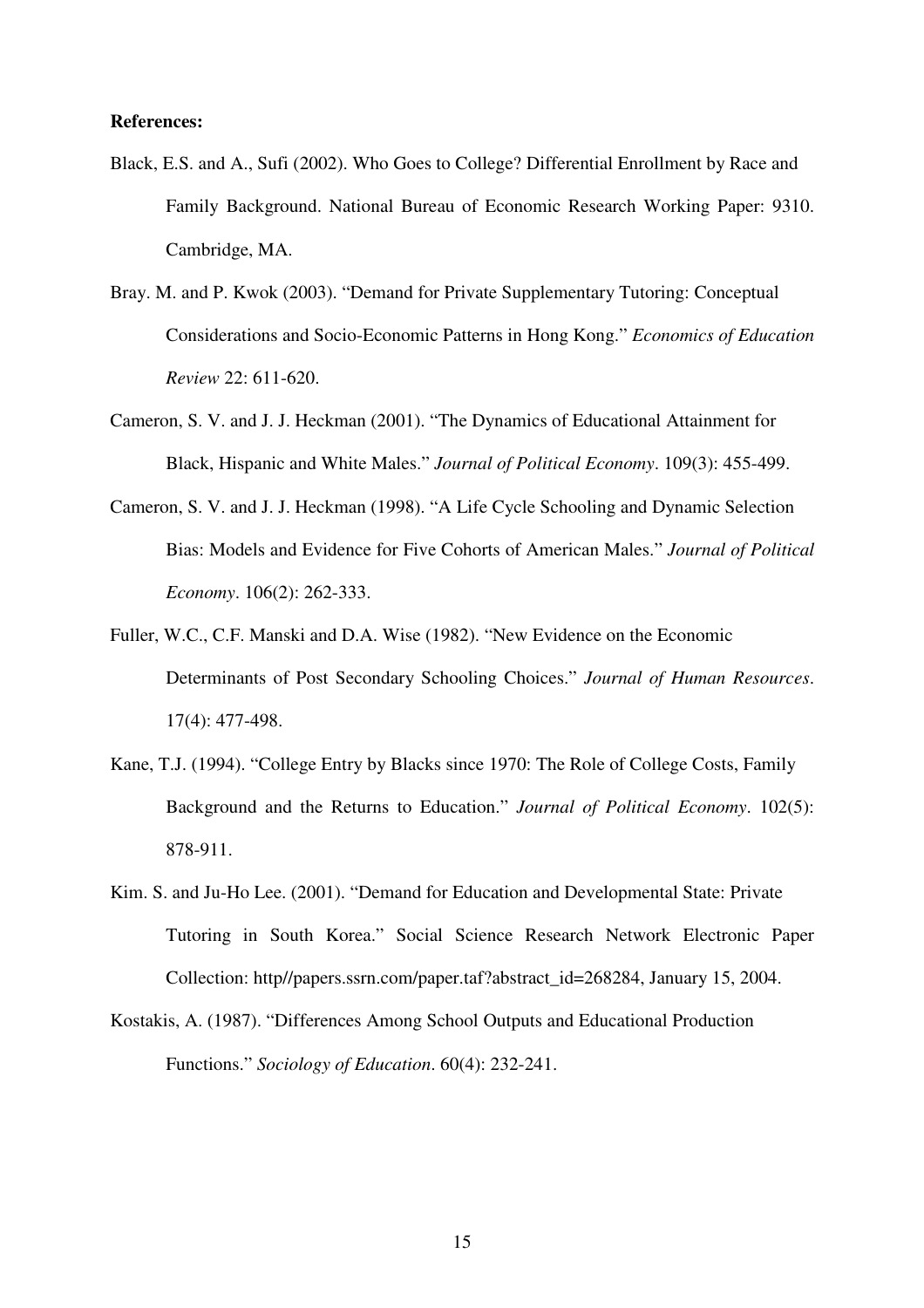- Psacharopoulos, G. And S. Tassoulas (2002). "Achievement at the Higher Education Entry Examinations in Greece: A Procrustean Approach". Hellenic Parliament, Athens, Greece.
- Papas, G. and G. Psacharopoulos (1987) "The Transition from School to the University under Restricted Entry: A Greek Tracer Study." *Higher Education*. 16(4): 481-501.
- Papas, G. and G. Psacharopoulos (1993). "Student Selection for Higher Education: The Relationship between Internal and External Marks." *Studies in Educational Evaluation*. 19(4): 397-402.
- Stevenson, D.L. and D.P. Baker (1992). "Shadow Education and Allocation in Formal Schooling: Transition to University in Japan." *American Journal of Sociology.* 97 (6): 1639-57.
- Tansel, A. (1994) "Wage Employment, Earnings and Returns to Schooling for Men and Women in Turkey". *Economics of Education Review* 13(4): 305-320.
- Tansel, A. (2001) "Self-Employment, Wage Employment and Returns to Schooling by Gender in Turkey". In *Labor and Human Capital in the Middle East: Studies of Markets and household Behavior:* 337-367. Ed. By Djavad Salehi-Isfahani, Ithaca Press, Reading, UK.
- Tansel, A. (2002) "Determinants of Schooling Attainment for Boys and Girls in Turkey: Individual, Household and Community Factors". *Economics of Education Review,* 21: 455-470.
- Tansel, A. (2005) "Public-Private employment Choice, Wage Differentials and Gender in Turkey". *Economic Development and Cultural Change,* 53(1): 453-477.
- Tansel, A. and F. Bircan (2005). "Demand for Education in Turkey: A Tobit Analysis of Private tutoring Expenditures". *Economics of Education Review,* forthcoming.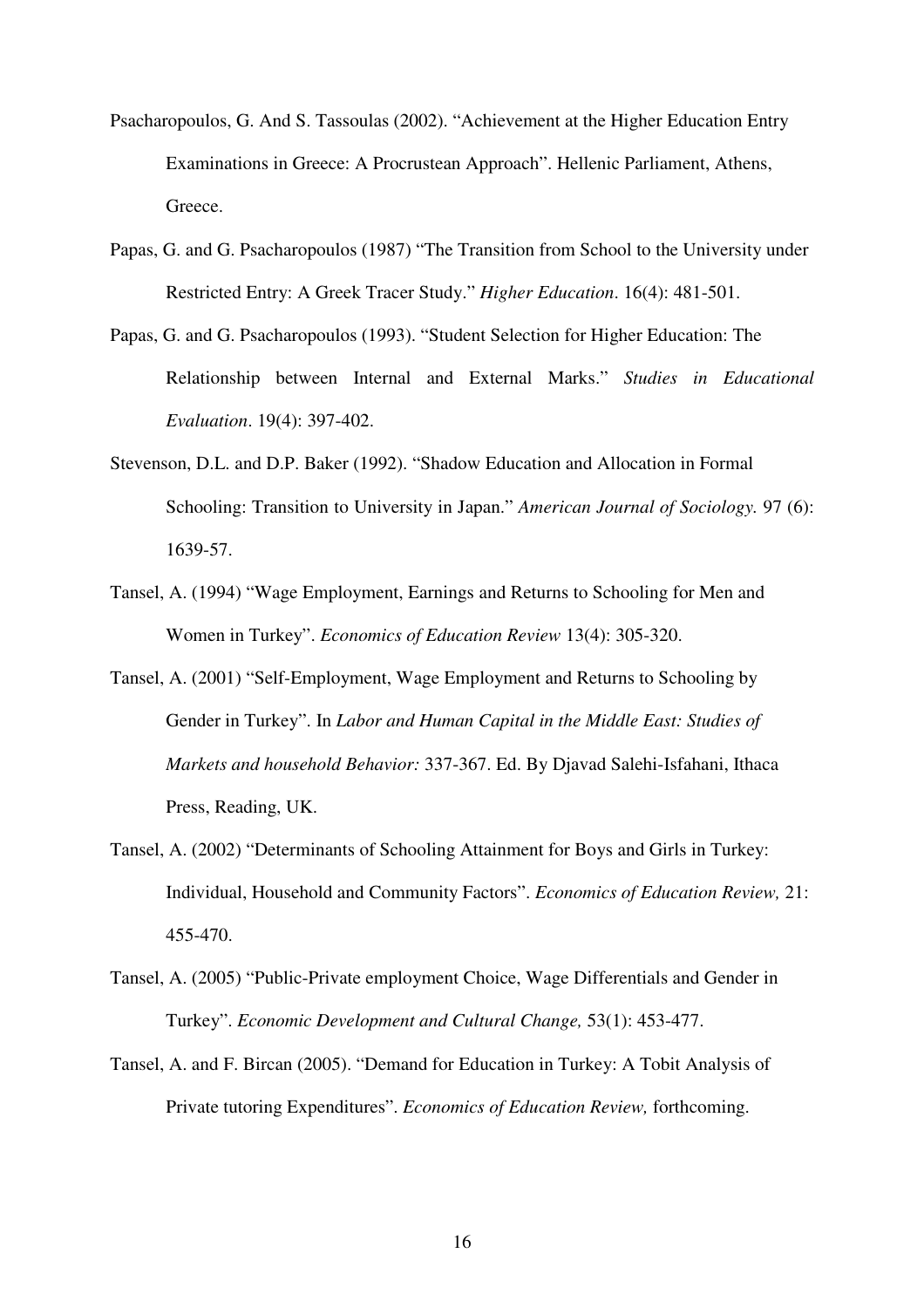| ABLE 1: THE PERCENTAGES OF STUDENTS WHO RECEIVE PRIVATE TUTORING BY THE |                                 |            |                                 |                     |            |          |
|-------------------------------------------------------------------------|---------------------------------|------------|---------------------------------|---------------------|------------|----------|
| <b>EDUCATION LEVEL OF PARENTS</b>                                       |                                 |            |                                 |                     |            |          |
|                                                                         | According to Mother's Education |            | According to Father's Education |                     |            |          |
|                                                                         | Number of                       | No Private | Private                         | Number of           | No Private | Private  |
| <b>Education Level</b>                                                  | Observations                    | Tutoring   | Tutoring                        | <b>Observations</b> | Tutoring   | Tutoring |
|                                                                         |                                 | $\%$       | %                               |                     | $\%$       | $\%$     |
| Illiterate                                                              | 23,018                          | 73.96      | 26.04                           | 4,161               | 77.89      | 22.11    |
| Literate                                                                | 11,358                          | 66.77      | 33.23                           | 6,317               | 74.54      | 25.46    |
| <b>Primary School</b>                                                   | 51,308                          | 57.88      | 42.12                           | 44,883              | 64.78      | 35.22    |
| Middle School                                                           | 7,776                           | 45.55      | 54.45                           | 14,811              | 58.30      | 41.70    |
| <b>High School</b>                                                      | 12,949                          | 30.31      | 69.69                           | 21,652              | 45.94      | 54.06    |
| Two Year Tertiary                                                       | 2,905                           | 22.72      | 77.28                           | 50,98               | 36.39      | 63.61    |
| University                                                              | 3,748                           | 16.73      | 83.27                           | 12,323              | 26.30      | 73.70    |
| <b>Masters</b>                                                          | 104                             | 16.35      | 83.65                           | 479                 | 20,04      | 79.96    |
| Doctorate                                                               | 77                              | 7.79       | 92.21                           | 310                 | 16.13      | 83.87    |
| Missing                                                                 | 6,757                           | 54.45      | 45.55                           | 9,966               | 59.29      | 40.71    |
| <b>Total in Numbers</b>                                                 | 120,000                         |            |                                 | 120,000             |            |          |

Notes: The distribution is according to mother's education and sums to 100 percent each row. Similarly for the father's education.

| TABLE2: THE PERCENTAGES OF STUDENTS WHO RECEIVE PRIVATE TUTORING BY THE<br><b>EMPLOYMENT STATUS OF PARENTS</b> |                                         |                                |                             |                                         |                                |                          |
|----------------------------------------------------------------------------------------------------------------|-----------------------------------------|--------------------------------|-----------------------------|-----------------------------------------|--------------------------------|--------------------------|
|                                                                                                                | According to Mother's Employment Status |                                |                             | According to Father's Employment Status |                                |                          |
| Employment<br><b>Status</b>                                                                                    | Number of<br><b>Observations</b>        | No Private<br>Tutoring<br>$\%$ | Private<br>Tutoring<br>$\%$ | Number of<br><b>Observations</b>        | No Private<br>Tutoring<br>$\%$ | Private<br>Tutoring<br>% |
| Employer                                                                                                       | 517                                     | 37.14                          | 62.86                       | 4,325                                   | 36.46                          | 63.54                    |
| <b>Wage Earner</b>                                                                                             | 13,667                                  | 33.71                          | 66.29                       | 61,481                                  | 51.46                          | 48.54                    |
| Self-employed                                                                                                  | 5,447                                   | 62.24                          | 37.76                       | 32,891                                  | 58.36                          | 41.64                    |
| Nonworking                                                                                                     | 92,232                                  | 57.60                          | 42.40                       | 16,264                                  | 68.23                          | 31.77                    |
| Missing                                                                                                        | 8,137                                   | 66.93                          | 33.07                       | 5,039                                   | 64.54                          | 35.46                    |
| Total in<br><b>Numbers</b>                                                                                     | 120,000                                 |                                |                             | 120,000                                 |                                |                          |

Notes: The distribution is according to mother's employment status and sums to 100 percent each row. Similarly for the father's employment status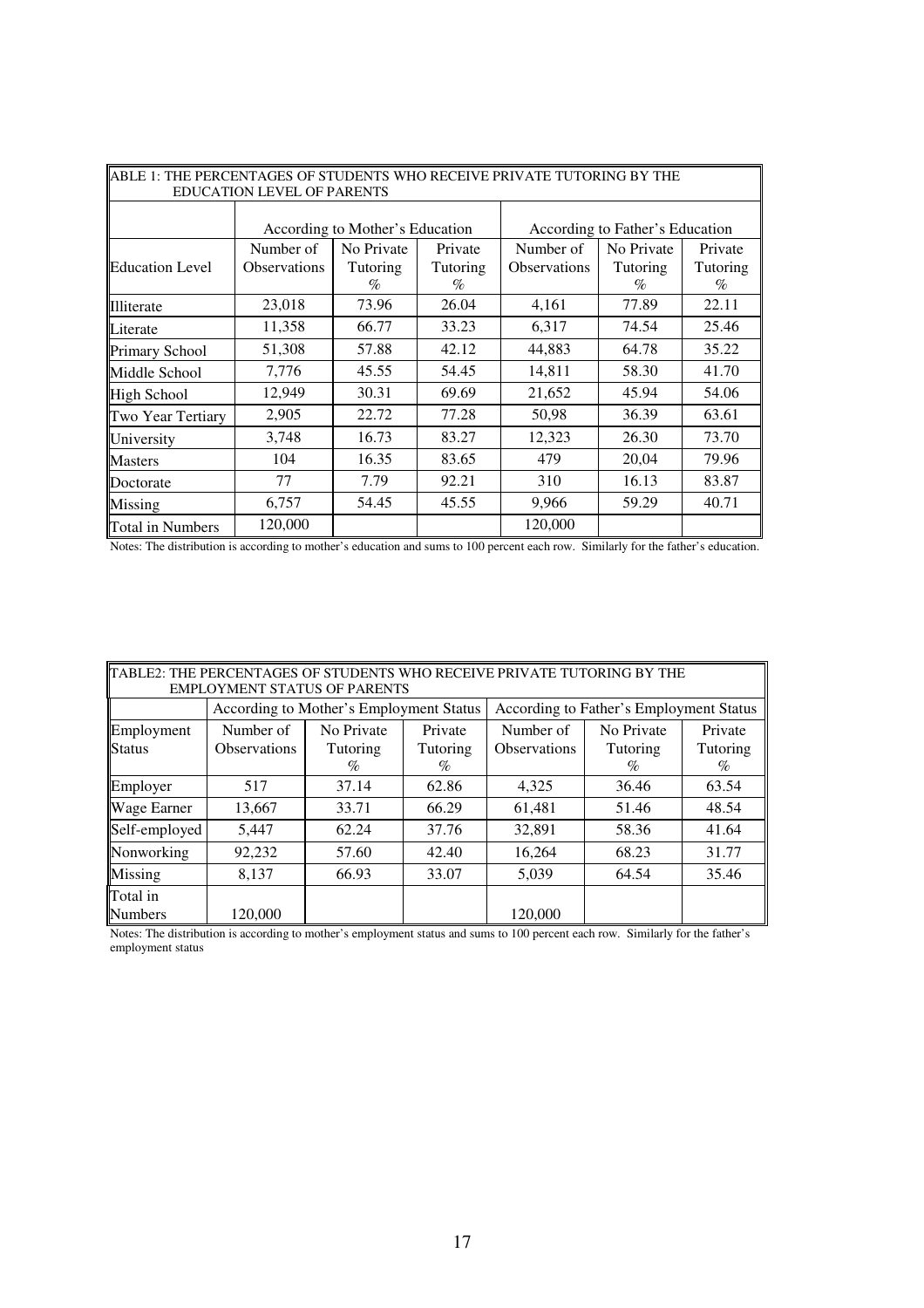| TABLE 3: THE PERCENTAGES OF STUDENTS WHO RECEIVE PRIVATE TUTORING BY THE |                     |                                      |       |  |  |
|--------------------------------------------------------------------------|---------------------|--------------------------------------|-------|--|--|
| INCOME LEVELS OF THE HOUSEHOLDS                                          |                     |                                      |       |  |  |
|                                                                          | Number of           | No Private Tutoring Private Tutoring |       |  |  |
|                                                                          | <b>Observations</b> | $\%$                                 | %     |  |  |
| Income Level                                                             |                     |                                      |       |  |  |
| Less than 250 Million Turkish Liras                                      | 46,533              | 68.54                                | 31.46 |  |  |
| 250-500 Million Turkish Liras                                            | 47,314              | 53.10                                | 46.90 |  |  |
| <b>500-750 Million Turkish Liras</b>                                     | 14,333              | 38.37                                | 61.63 |  |  |
| <b>750 Million-1 Billion Turkish Liras</b>                               | 5,671               | 30.56                                | 69.44 |  |  |
| 1-1.5 Billion Turkish Liras                                              | 2,175               | 28.46                                | 71.54 |  |  |
| 1.5-2 Billion Turkish Liras                                              | 967                 | 28.65                                | 71.35 |  |  |
| More than 2 Billion Turkish Liras                                        | 1,114               | 24.33                                | 75.67 |  |  |
| Missing                                                                  | 1,893               | 70.95                                | 29.05 |  |  |
| <b>T</b> otal in Numbers                                                 | 120,000             |                                      |       |  |  |

Notes each row sums to 100 percent

| TABLE 4: THE PERCENTAGE OF STUDENTS WHO RECEIVE PRIVATE TUTORING BY HIGH<br><b>SCHOOL GRADUATION DEGREES</b> |                                  |                             |                          |  |
|--------------------------------------------------------------------------------------------------------------|----------------------------------|-----------------------------|--------------------------|--|
| High School Graduation<br>Degree                                                                             | Number of<br><b>Observations</b> | No Private Tutoring<br>$\%$ | Private Tutoring<br>$\%$ |  |
| <b>High Honors</b>                                                                                           | 4,018                            | 39.35                       | 60.65                    |  |
| Honors                                                                                                       | 22,722                           | 53.78                       | 46.22                    |  |
| Satisfactory                                                                                                 | 38,880                           | 62.97                       | 37.03                    |  |
| Passing                                                                                                      | 9,270                            | 70.01                       | 29.99                    |  |
| Missing                                                                                                      | 45,110                           | 48.74                       | 51.26                    |  |
| Total in numbers                                                                                             | 120,000                          |                             |                          |  |

Notes each row sums to 100 percent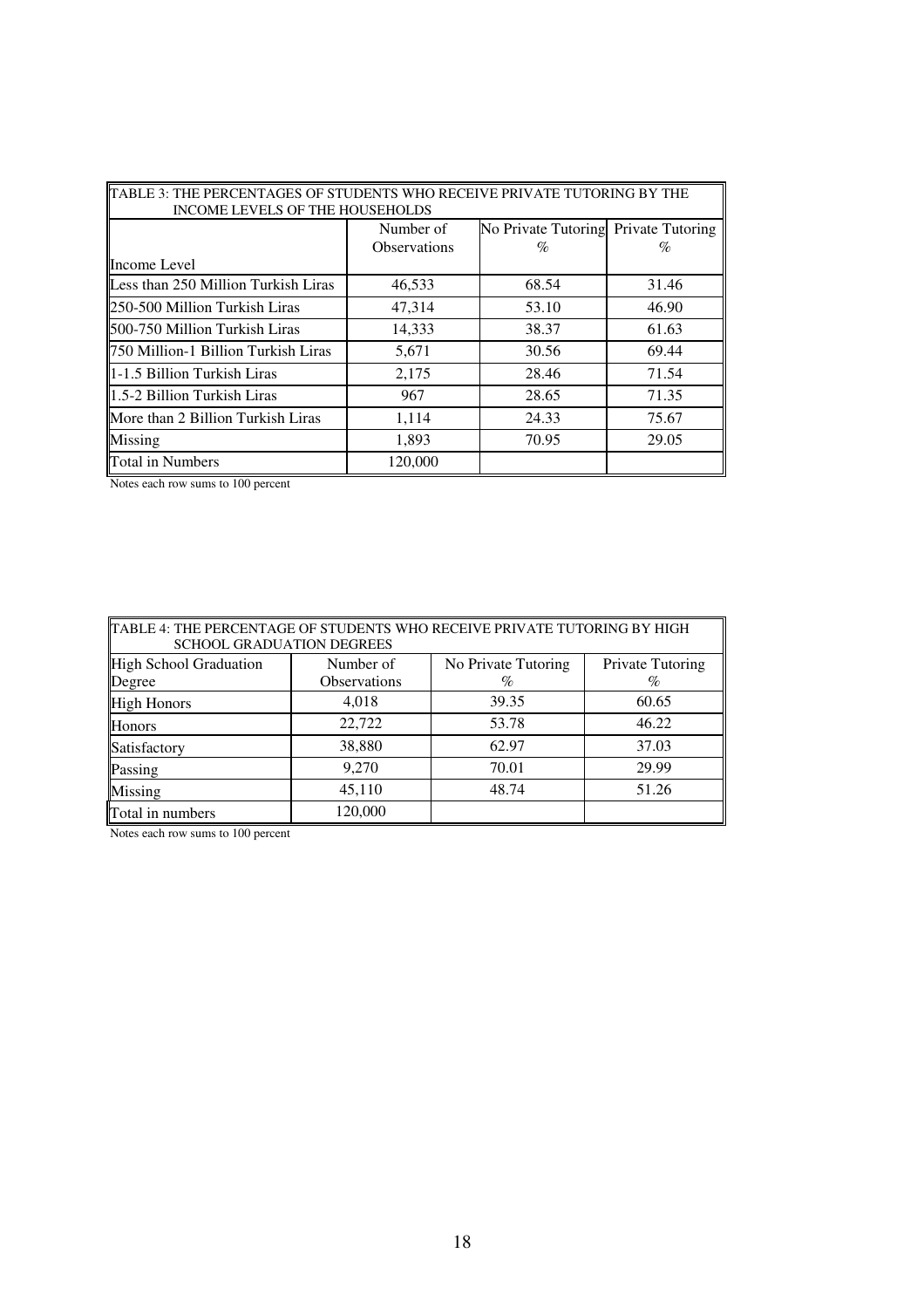| TABLE 5: THE REASONS OF THE STUDENTS FOR RECEIVING PRIVATE TUTORING DURING  <br><b>HIGH SCHOOL YEARS</b> |                     |         |          |          |  |
|----------------------------------------------------------------------------------------------------------|---------------------|---------|----------|----------|--|
| Reasons                                                                                                  | Number of           | Grade 9 | Grade 10 | Grade 11 |  |
|                                                                                                          | <b>Observations</b> | $\%$    | $\%$     | %        |  |
| To Prepare for the University                                                                            |                     |         |          |          |  |
| Entrance Examination                                                                                     | 77,272              | 3.32    | 14.09    | 46.98    |  |
| To Raise the Grades in school                                                                            | 18,938              | 5.33    | 8.53     | 1.93     |  |
| To Get Promoted to the Next Grade                                                                        | 4,148               | 1.81    | 1.05     | 0.60     |  |
| Missing                                                                                                  | 259,642             | 89.54   | 76.33    | 50.49    |  |
| <b>Total in Numbers</b>                                                                                  | 360,000             |         |          |          |  |

Notes: Each row sums to 100 percent

| TABLE 6: THE PERCENTAGE OF STUDENTS WHO RECEIVE PRIVATE TUTORING BY WHETHER OR<br>NOT PLACED AT A UNIVERSITY PROGRAM |                                                                                |       |       |  |  |  |
|----------------------------------------------------------------------------------------------------------------------|--------------------------------------------------------------------------------|-------|-------|--|--|--|
|                                                                                                                      | Number of Observations No Private Tutoring<br>Private Tutoring<br>$\%$<br>$\%$ |       |       |  |  |  |
| Not Placed at a Program                                                                                              | 88336                                                                          | 59.49 | 40.51 |  |  |  |
| Placed at a Program                                                                                                  | 31664                                                                          | 44.48 | 55.12 |  |  |  |
| Total in Numbers                                                                                                     | 120,000                                                                        |       |       |  |  |  |

Notes: Each row sums to 100 percent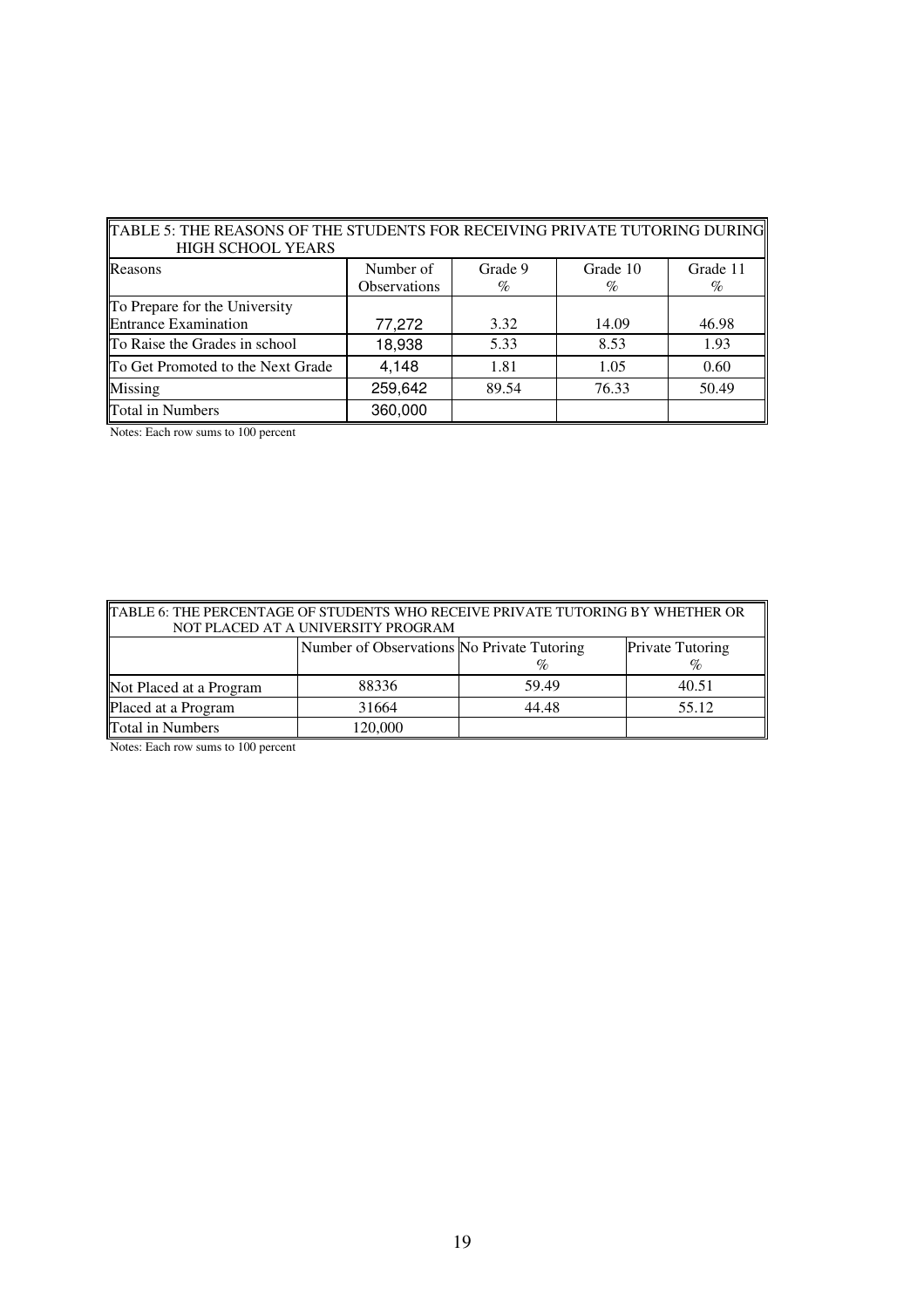| Variables                      | Dependent Variable: Received Private<br>Tutoring |                         | Dependent Variable: Placed in a Program |                         |
|--------------------------------|--------------------------------------------------|-------------------------|-----------------------------------------|-------------------------|
| Gender Dummy:                  | Coefficients                                     | <b>Marginal Effects</b> | Coefficients                            | <b>Marginal Effects</b> |
| Female                         | $-0.054$                                         | $-0.022$                | $-0.004$                                | $-0.001$                |
|                                | $(6.27)$ ***                                     | $(6.27)$ ***            | (0.41)                                  | (0.41)                  |
| Years of Education of Parents: |                                                  |                         |                                         |                         |
| Mother's Years of Education    | 0.051                                            | 0.020                   | 0.017                                   | 0.005                   |
|                                | $(32.76)$ ***                                    | $(32.76)$ ***           | $(10.48)$ ***                           | $(10.48)$ ***           |
| Father's Years of Education    | 0.038                                            | 0.015                   | 0.007                                   | 0.002                   |
|                                | $(27.13)$ ***                                    | $(27.13)$ ***           | $(5.02)$ ***                            | $(5.02)$ ***            |
| Employment Status of Parents:  |                                                  |                         |                                         |                         |
| Mother Wage Earner             | 0.058                                            | 0.023                   | 0.001                                   | 0.000                   |
|                                | $(3.70)$ ***                                     | $(3.70)$ ***            | (0.08)                                  | (0.08)                  |
| Mother Employer                | $-0.058$                                         | $-0.023$                | 0.048                                   | 0.016                   |
|                                | (0.85)                                           | (0.85)                  | (0.74)                                  | (0.74)                  |
| Mother Self Employed           | $-0.060$                                         | $-0.024$                | $-0.067$                                | $-0.022$                |
|                                | $(2.79)$ ***                                     | $(2.79)$ ***            | $(2.98)$ ***                            | $(2.98)$ ***            |
| Missing                        | $-0.183$                                         | $-0.072$                | $-0.129$                                | $-0.040$                |
|                                | $(9.62)$ ***                                     | $(9.62)$ ***            | $(6.30)$ ***                            | $(6.30)$ ***            |
| Father Wage Earner             | 0.062                                            | 0.025                   | $-0.052$                                | $-0.017$                |
|                                | $(4.46)$ ***                                     | $(4.46)$ ***            | $(3.66)$ ***                            | $(3.66)$ ***            |
| Father Employer                | 0.194                                            | 0.077                   | $-0.018$                                | $-0.006$                |
|                                | $(7.15)$ ***                                     | $(7.15)$ ***            | (0.68)                                  | (0.68)                  |
| Father Self-Employed           | 0.119                                            | 0.048                   | $-0.027$                                | $-0.009$                |
|                                | $(8.12)$ ***                                     | $(8.12)$ ***            | $(1.80)*$                               | $(1.80)$ *              |
| Missing                        | 0.019                                            | 0.007                   | 0.004                                   | 0.001                   |
|                                | (0.68)                                           | (0.68)                  | (0.13)                                  | (0.13)                  |
| Household Monthly Income:      |                                                  |                         |                                         |                         |
| Ln (Income)                    | 0.159                                            | 0.063                   | 0.030                                   | 0.010                   |
|                                | $(22.34)$ ***                                    | $(22.34)$ ***           | $(4.05)$ ***                            | $(4.05)$ ***            |
| High School Graduation Degree: |                                                  |                         |                                         |                         |
| <b>High Honors</b>             | 0.684                                            | 0.260                   | 0.393                                   | 0.141                   |
|                                | $(24.02)$ ***                                    | $(24.02)$ ***           | $(14.13)$ ***                           | $(14.13)$ ***           |
| Honors                         | 0.433                                            | 0.171                   | 0.307                                   | 0.106                   |
|                                | $(23.20)$ ***                                    | $(23.20)$ ***           | $(16.23)$ ***                           | $(16.23)$ ***           |
| Satisfactory                   | 0.213                                            | 0.085                   | 0.114                                   | 0.038                   |
|                                | $(12.19)$ ***                                    | $(12.19)$ ***           | $(6.40)$ ***                            | $(6.40)$ ***            |
| Missing                        | 0.424                                            | 0.168                   | $-0.047$                                | $-0.015$                |
|                                | $(21.55)$ ***                                    | $(21.55)$ ***           | $(2.31)$ **                             | $(2.31)$ **             |
| Number of Times                | $-0.073$                                         | $-0.029$                | 0.087                                   | 0.029                   |
|                                | $(14.65)$ ***                                    | $(14.65)$ ***           | $(17.31)$ ***                           | $(17.31)$ ***           |
| Attending University           | 0.195                                            | 0.078                   | $-0.393$                                | $-0.116$                |
|                                | $(15.05)$ ***                                    | $(15.05)$ ***           | $(28.10)$ ***                           | $(28.10)$ ***           |
| <b>University Graduate</b>     | $-0.024$                                         | $-0.010$                | $-0.162$                                | $-0.051$                |
|                                | (1.64)                                           | (1.64)                  | $(10.72)$ ***                           | $(10.72)$ ***           |
| Internet Access                | 0.274                                            | 0.109                   | 0.073                                   | 0.024                   |
|                                | $(30.18)$ ***                                    | $(30.18)$ ***           | $(7.70)$ ***                            | $(7.70)$ ***            |
| Ln (Population)                | 0.039                                            | 0.016                   | 0.035                                   | 0.011                   |
|                                | $(17.40)$ ***                                    | $(17.40)$ ***           | $(14.69)$ ***                           | $(14.69)$ ***           |
| Private Tutoring               |                                                  |                         | 0.288<br>$(30.13)$ ***                  | 0.094<br>$(30.13)$ ***  |
| Constant                       | $-2.370$<br>$(49.19)$ ***                        |                         | $-1.698$<br>$(34.15)$ ***               |                         |
| Sample size                    | 97,208                                           | 97,208                  | 97,208                                  | 97,208                  |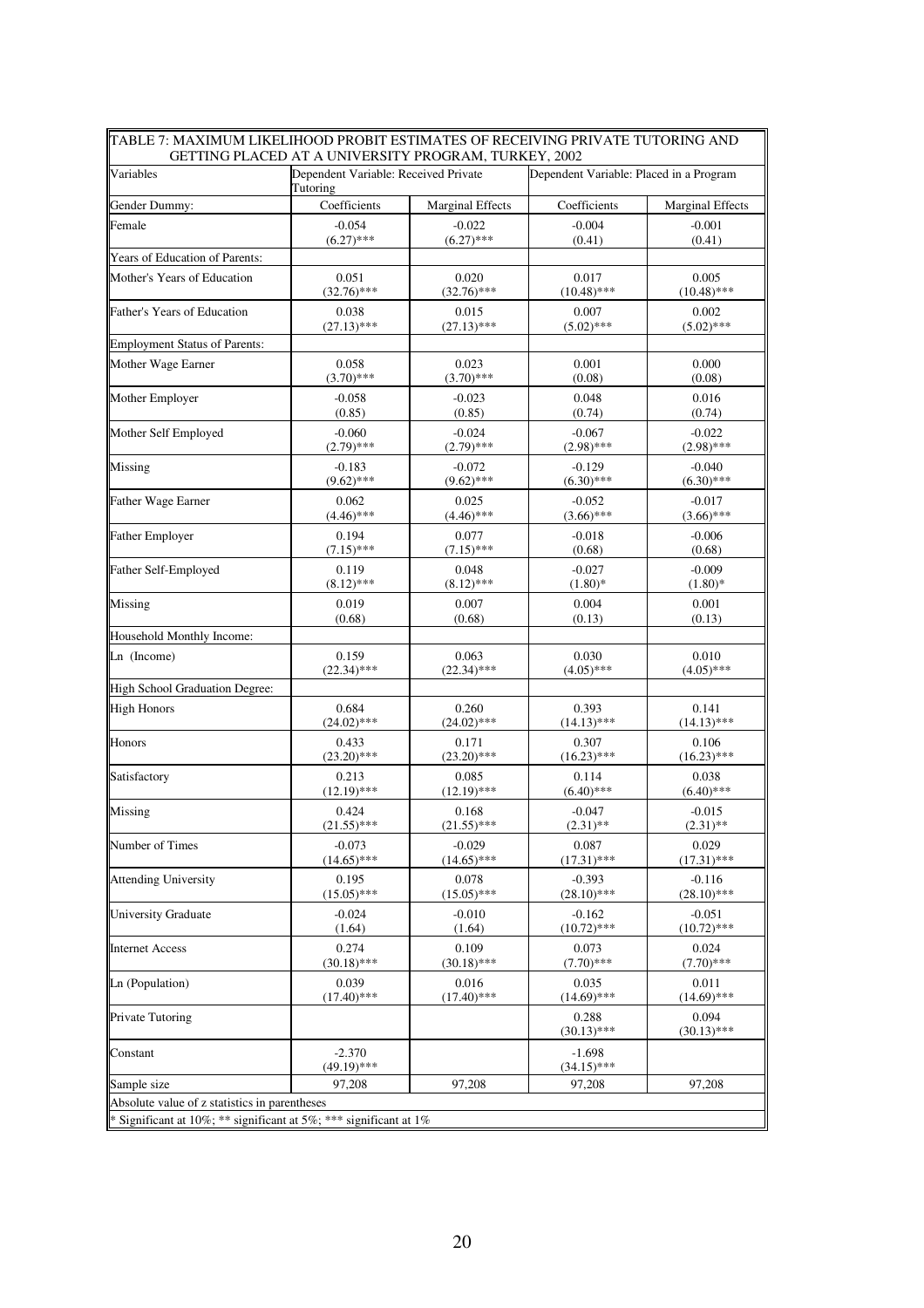| TABLE 8: OLS ESTIMATION RESULTS FOR THE STUDENTS WITH BACKGROUND IN SCIENCES                              |                           |                           |                          |
|-----------------------------------------------------------------------------------------------------------|---------------------------|---------------------------|--------------------------|
| Dependent Variable: Scores Obtained in the University Entrance Examination in Each of the Selected Fields |                           |                           |                          |
| Variables                                                                                                 | Scores in Mathematics     | Scores in Sciences        | Scores in Turkish        |
| Gender Dummy:                                                                                             |                           |                           |                          |
| Female                                                                                                    | $-3.561$                  | $-3.212$                  | 4.972                    |
|                                                                                                           | $(25.71)$ ***             | $(25.26)$ ***             | $(40.29)$ ***            |
| Years of Education of Parents:                                                                            |                           |                           |                          |
| Mother's years of education                                                                               | 0.019<br>(0.77)           | 0.010<br>(0.45)           | $-0.011$<br>(0.51)       |
|                                                                                                           |                           |                           |                          |
| Father's years of education                                                                               | 0.017<br>(0.77)           | 0.024<br>(1.20)           | 0.016<br>(0.81)          |
| Employment Status of Parents:                                                                             |                           |                           |                          |
| Mother Wage Earner                                                                                        | $-0.002$                  | $-0.046$                  | 0.096                    |
|                                                                                                           | (0.01)                    | (0.21)                    | (0.46)                   |
| Mother Employer                                                                                           | $-0.606$                  | $-0.125$                  | $-1.335$                 |
|                                                                                                           | (0.57)                    | (0.13)                    | (1.40)                   |
| Mother Self-Employed                                                                                      | $-0.334$                  | $-0.000$                  | $-0.263$                 |
|                                                                                                           | (0.89)                    | (0.00)                    | (0.78)                   |
| Missing                                                                                                   | $-0.212$                  | 0.026                     | $-0.244$                 |
|                                                                                                           | (0.58)                    | (0.08)                    | (0.75)                   |
| Father Wage Earner                                                                                        | 0.490<br>$(2.17)$ **      | 0.251<br>(1.31)           | $-0.215$<br>(1.07)       |
|                                                                                                           |                           |                           |                          |
| <b>Father Employer</b>                                                                                    | 0.533<br>(1.24)           | 0.288<br>(0.74)           | $-0.135$<br>(0.35)       |
| Father Self-Employed                                                                                      | 0.321                     | 0.143                     | 0.004                    |
|                                                                                                           | (1.34)                    | (0.69)                    | (0.02)                   |
| Missing                                                                                                   | 0.496                     |                           | $-0.129$                 |
|                                                                                                           | (1.09)                    |                           | (0.32)                   |
| Household Monthly Income:                                                                                 |                           |                           |                          |
| Ln (Income)                                                                                               | $-0.465$                  | $-0.405$                  | 0.054                    |
|                                                                                                           | $(4.00)$ ***              | $(3.79)$ ***              | (0.52)                   |
| High School Graduation Degree:                                                                            |                           |                           |                          |
| <b>High Honors</b>                                                                                        | $-1.155$<br>$(2.65)$ ***  | $-0.318$<br>(0.80)        | 0.450<br>(1.16)          |
| Honors                                                                                                    | $-1.106$                  | $-0.683$                  | 0.235                    |
|                                                                                                           | $(3.10)$ ***              | $(2.09)$ **               | (0.74)                   |
| Satisfactory                                                                                              | $-1.110$                  | $-0.565$                  | $-0.002$                 |
|                                                                                                           | $(3.20)$ ***              | $(1.78)$ *                | (0.01)                   |
| Missing                                                                                                   | $-2.489$                  | $-1.300$                  | 1.180                    |
|                                                                                                           | $(6.54)$ ***              | $(3.72)$ ***              | $(3.48)$ ***             |
| Number of Times                                                                                           | $-2.743$<br>$(32.65)$ *** | $-2.761$<br>$(35.80)$ *** | $-0.413$<br>$(5.52)$ *** |
| Attending University                                                                                      | $-0.459$                  | $-0.848$                  | $-0.749$                 |
|                                                                                                           | $(2.26)$ **               | $(4.55)$ ***              | $(4.14)$ ***             |
| University Graduate                                                                                       | $-2.308$                  | $-1.824$                  | $-0.599$                 |
|                                                                                                           | $(9.53)$ ***              | $(8.20)$ ***              | $(2.78)$ ***             |
| <b>Internet Access</b>                                                                                    | -0.180<br>(1.24)          | $-0.157$<br>(1.17)        | $-0.219$<br>$(1.68)$ *   |
| Ln (Population)                                                                                           | 0.102                     | 0.100                     | 0.008                    |
|                                                                                                           | $(2.70)$ ***              | $(2.87)$ ***              | (0.25)                   |
| Private Tutoring                                                                                          | 0.705                     | 0.555                     | 0.182                    |
|                                                                                                           | $(4.55)$ ***              | $(3.90)$ ***              | (1.32)                   |
| Constant                                                                                                  | 30.392                    | 22.302                    | 17.432                   |
|                                                                                                           | $(36.81)$ ***             | $(29.49)$ ***             | $(23.70)$ ***            |
| Sample size<br>R-squared                                                                                  | 33,626<br>0.09            | 33,626<br>0.11            | 33,626<br>0.06           |
| Absolute value of t statistics in parentheses                                                             |                           |                           |                          |
| * Significant at 10%; ** significant at 5%; *** significant at 1%                                         |                           |                           |                          |
|                                                                                                           |                           |                           |                          |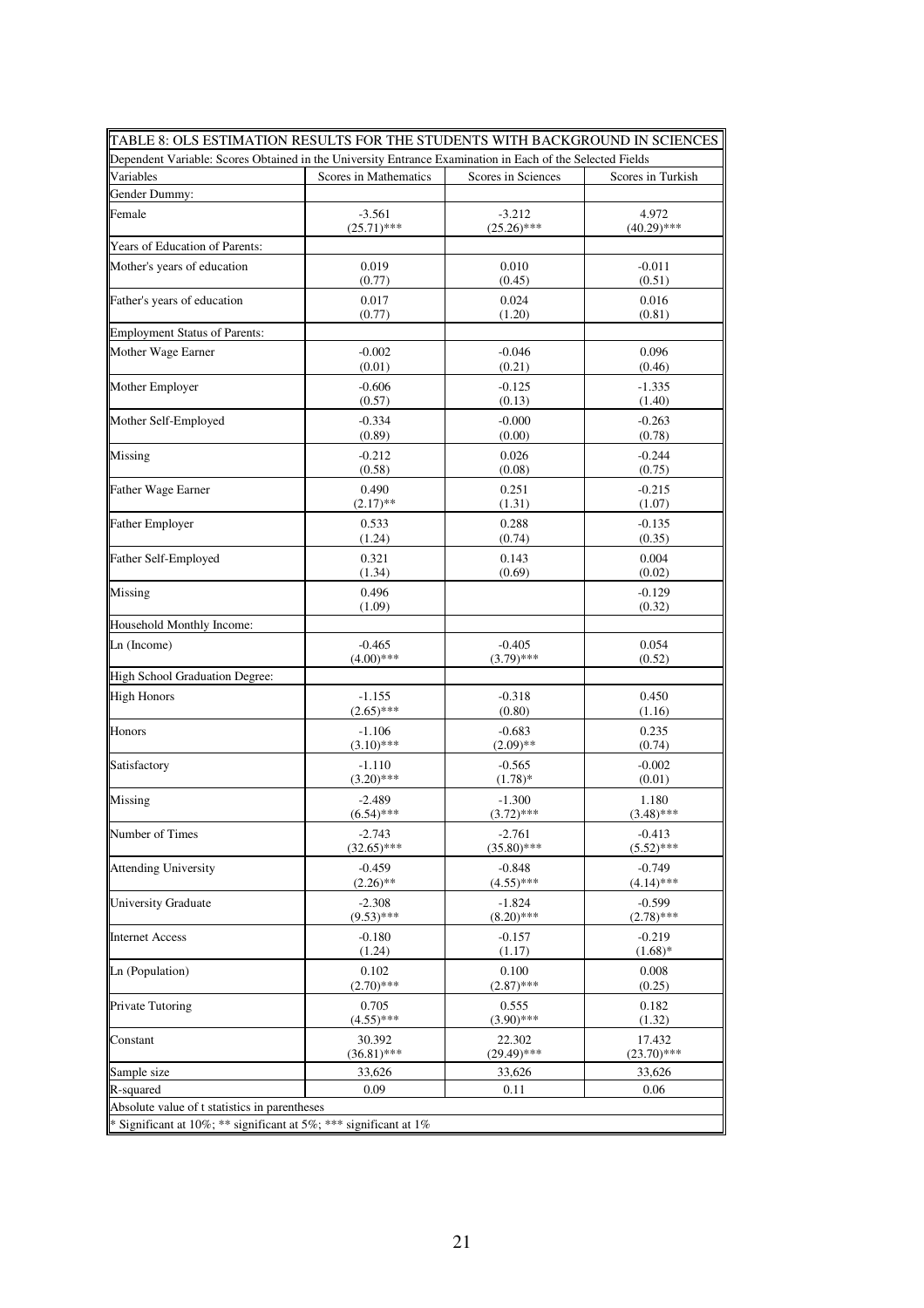| TABLE 9: OLS ESTIMATION RESULTS FOR THE STUDENTS WITH BACKGROUND IN TURKISH-<br>MATHEMATICS, TURKEY, 2002 |                       |                   |                           |  |
|-----------------------------------------------------------------------------------------------------------|-----------------------|-------------------|---------------------------|--|
| Dependent Variable: Scores Obtained in the University Entrance Examination in Each of the Selected Fields |                       |                   |                           |  |
| Variables                                                                                                 | Scores in Mathematics | Scores in Turkish | Scores in Social Sciences |  |
| Gender Dummy:                                                                                             |                       |                   |                           |  |
|                                                                                                           | $-1.972$              | 2.045             | $-0.679$                  |  |
| Female                                                                                                    | $(18.75)$ ***         | $(19.72)$ ***     | $(6.14)$ ***              |  |
| Years of Education of Parents:                                                                            |                       |                   |                           |  |
|                                                                                                           | 0.184                 | 0.186             | 0.095                     |  |
| Mother's Years of Education                                                                               | $(9.82)$ ***          | $(10.11)$ ***     | $(4.83)$ ***              |  |
|                                                                                                           | 0.138                 | 0.150             | 0.129                     |  |
| Father's Years of Education                                                                               | $(8.15)$ ***          | $(8.98)$ ***      | $(7.26)$ ***              |  |
| <b>Employment Status of Parents:</b>                                                                      |                       |                   |                           |  |
|                                                                                                           | 0.258                 | 0.009             | 0.404                     |  |
| Mother Wage Earner                                                                                        | (1.42)                | (0.05)            | $(2.11)$ **               |  |
|                                                                                                           | 0.659                 | $-0.395$          | $-0.121$                  |  |
| Mother Employer                                                                                           | (0.90)                | (0.55)            | (0.16)                    |  |
|                                                                                                           | $-0.687$              | $-0.694$          | $-0.326$                  |  |
| Mother Self-Employed                                                                                      | $(2.58)$ ***          | $(2.65)$ ***      | (1.17)                    |  |
|                                                                                                           | $-1.691$              | $-1.259$          | $-1.059$                  |  |
| Missing                                                                                                   | $(7.50)$ ***          | $(5.66)$ ***      | $(4.47)$ ***              |  |
|                                                                                                           | $-0.209$              | 0.266             | 0.040                     |  |
| <b>Father Wage Earner</b>                                                                                 | (1.20)                | (1.56)            | (0.22)                    |  |
|                                                                                                           | $-0.875$              | $-1.106$          | $-1.643$                  |  |
| <b>Father Employer</b>                                                                                    | $(2.86)$ ***          | $(3.67)$ ***      | $(5.11)$ ***              |  |
|                                                                                                           | $-0.281$              | $-0.147$          | $-0.410$                  |  |
| Father Self-Employed                                                                                      | (1.55)                | (0.82)            | $(2.15)$ **               |  |
|                                                                                                           | $-0.004$              | $-0.342$          | $-0.479$                  |  |
| Missing                                                                                                   | (0.01)                | (1.02)            | (1.33)                    |  |
| Household Monthly Income:                                                                                 |                       |                   |                           |  |
|                                                                                                           | $-0.200$              | $-0.297$          | $-0.474$                  |  |
| Ln (Income)                                                                                               | $(2.32)$ **           | $(3.48)$ ***      | $(5.21)$ ***              |  |
| High School Graduation Degree:                                                                            |                       |                   |                           |  |
|                                                                                                           | 8.043                 | 5.998             | 6.177                     |  |
| <b>High Honors</b>                                                                                        | $(20.82)$ ***         | $(15.74)$ ***     | $(15.21)$ ***             |  |
|                                                                                                           | 5.007                 | 4.753             | 4.994                     |  |
| Honors                                                                                                    | $(20.51)$ ***         | $(19.75)$ ***     | $(19.46)$ ***             |  |
|                                                                                                           | 2.426                 | 2.664             | 2.716                     |  |
| Satisfactory                                                                                              | $(10.56)$ ***         | $(11.77)$ ***     | $(11.25)$ ***             |  |
|                                                                                                           | 2.524                 | 2.051             | 2.303                     |  |
| Missing                                                                                                   | $(10.03)$ ***         | $(8.26)$ ***      | $(8.70)$ ***              |  |
|                                                                                                           | 0.841                 | 0.915             | 0.822                     |  |
| Number of Times                                                                                           | $(11.59)$ ***         | $(12.78)$ ***     | $(10.78)$ ***             |  |
|                                                                                                           | $-2.800$              | $-3.226$          | $-3.199$                  |  |
| <b>Attending University</b>                                                                               | $(16.33)$ ***         | $(19.08)$ ***     | $(17.75)$ ***             |  |
|                                                                                                           | $-1.121$              | $-2.072$          | $-2.126$                  |  |
| <b>University Graduate</b>                                                                                | $(5.72)$ ***          | $(10.73)$ ***     | $(10.33)$ ***             |  |
|                                                                                                           | 0.517                 | 0.570             | 0.447                     |  |
| <b>Internet Access</b>                                                                                    | $(4.60)$ ***          | $(5.14)$ ***      | $(3.78)$ ***              |  |
|                                                                                                           | 0.270                 | 0.246             | 0.166                     |  |
| Ln (Population)                                                                                           | $(9.82)$ ***          | $(9.08)$ ***      | $(5.76)$ ***              |  |
|                                                                                                           | 5.176                 | 4.989             | 4.956                     |  |
| <b>Private Tutoring</b>                                                                                   | $(47.47)$ ***         | $(46.40)$ ***     | $(43.24)$ ***             |  |
|                                                                                                           | $-0.008$              | 15.234            | 12.225                    |  |
| Constant                                                                                                  | (0.01)                | $(26.26)$ ***     | $(19.77)$ ***             |  |
| Sample size                                                                                               | 32192                 | 32192             | 32192                     |  |
| R-squared                                                                                                 | 0.15                  | 0.16              | 0.11                      |  |
| Absolute value of t statistics in parentheses                                                             |                       |                   |                           |  |
| * Significant at 10%; ** significant at 5%; *** significant at 1%                                         |                       |                   |                           |  |
|                                                                                                           |                       |                   |                           |  |